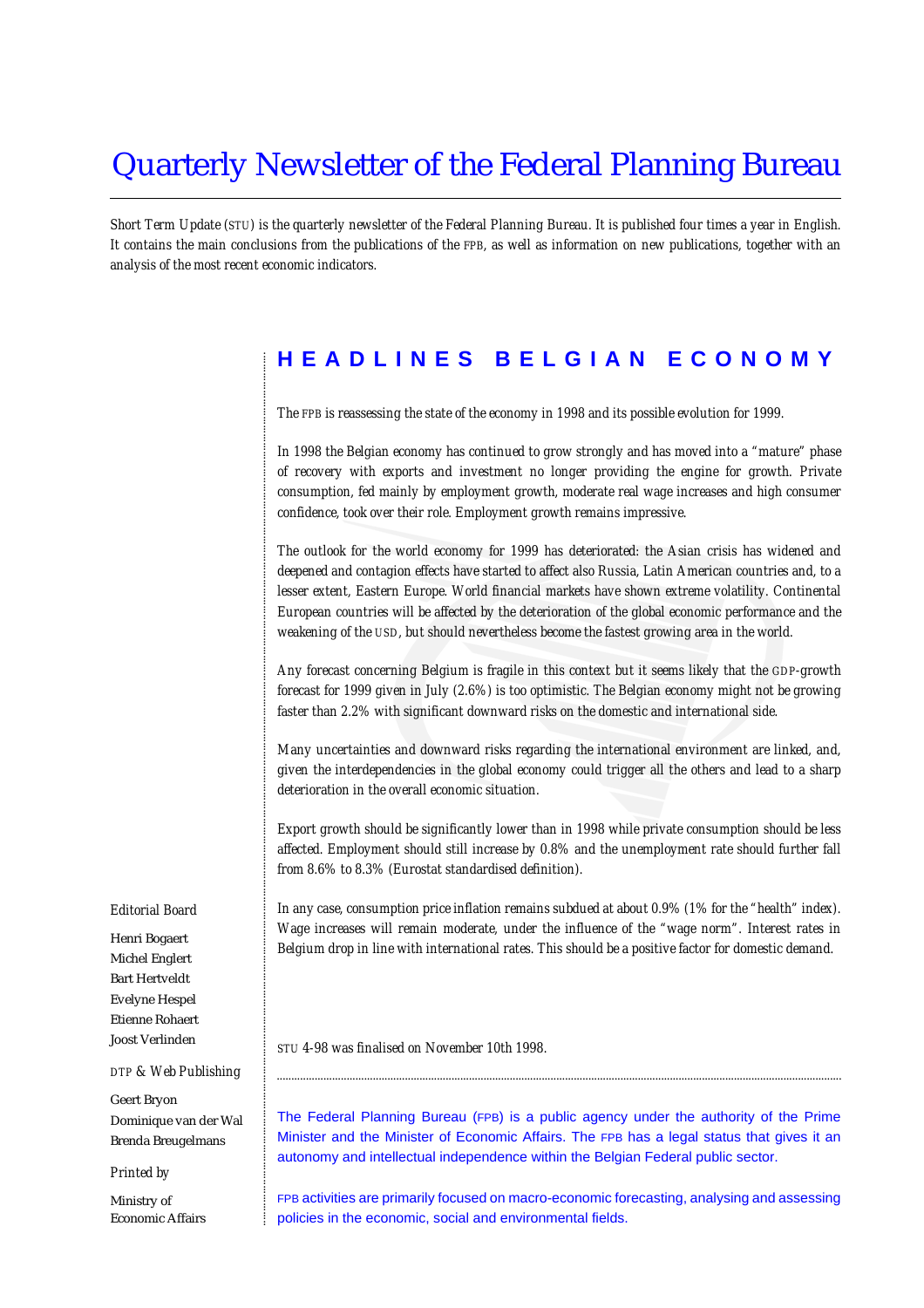# Table of Contents

| The accuracy of the FPB short-term economic forecasts since 1994                                                                                                                                                                                                                                                                           |
|--------------------------------------------------------------------------------------------------------------------------------------------------------------------------------------------------------------------------------------------------------------------------------------------------------------------------------------------|
|                                                                                                                                                                                                                                                                                                                                            |
| Economic forecasts 1998-99                                                                                                                                                                                                                                                                                                                 |
|                                                                                                                                                                                                                                                                                                                                            |
| Economic Forecasts by the Federal Planning Bureau<br>Economic forecasts for Belgium by different institutions                                                                                                                                                                                                                              |
|                                                                                                                                                                                                                                                                                                                                            |
| General economic activity<br>Private consumption<br><b>Business investment</b><br><b>Housing investment</b><br>Stockbuilding<br>Foreign Trade<br>Labour market<br>Prices<br>Interest rates<br><b>Exchange rates</b><br><b>Fiscal indicators</b>                                                                                            |
|                                                                                                                                                                                                                                                                                                                                            |
| The 1985 input-output table<br>Differences in growth of value added and employment between Belgian firms:<br>the role of innovation and group membership<br>Macro-economic impact of reductions in non-wage labour costs<br>Economic and Environmental Consequences of Fiscal Measures for Energy Products in the<br><b>European Union</b> |
| <b>Other Recent Publications</b><br><b>Forthcoming Publications</b>                                                                                                                                                                                                                                                                        |
| Recent history of major economic policy measures                                                                                                                                                                                                                                                                                           |
|                                                                                                                                                                                                                                                                                                                                            |
|                                                                                                                                                                                                                                                                                                                                            |

............................................................................................................................................................................................................................................................................................................

All FPB publications, mentioned in this STU, can be obtained either by sending a fax (+32 2 5077373) or by filling in the necessary form on our Internet site (http://www.plan.be).

..................................................................................................................................................................................................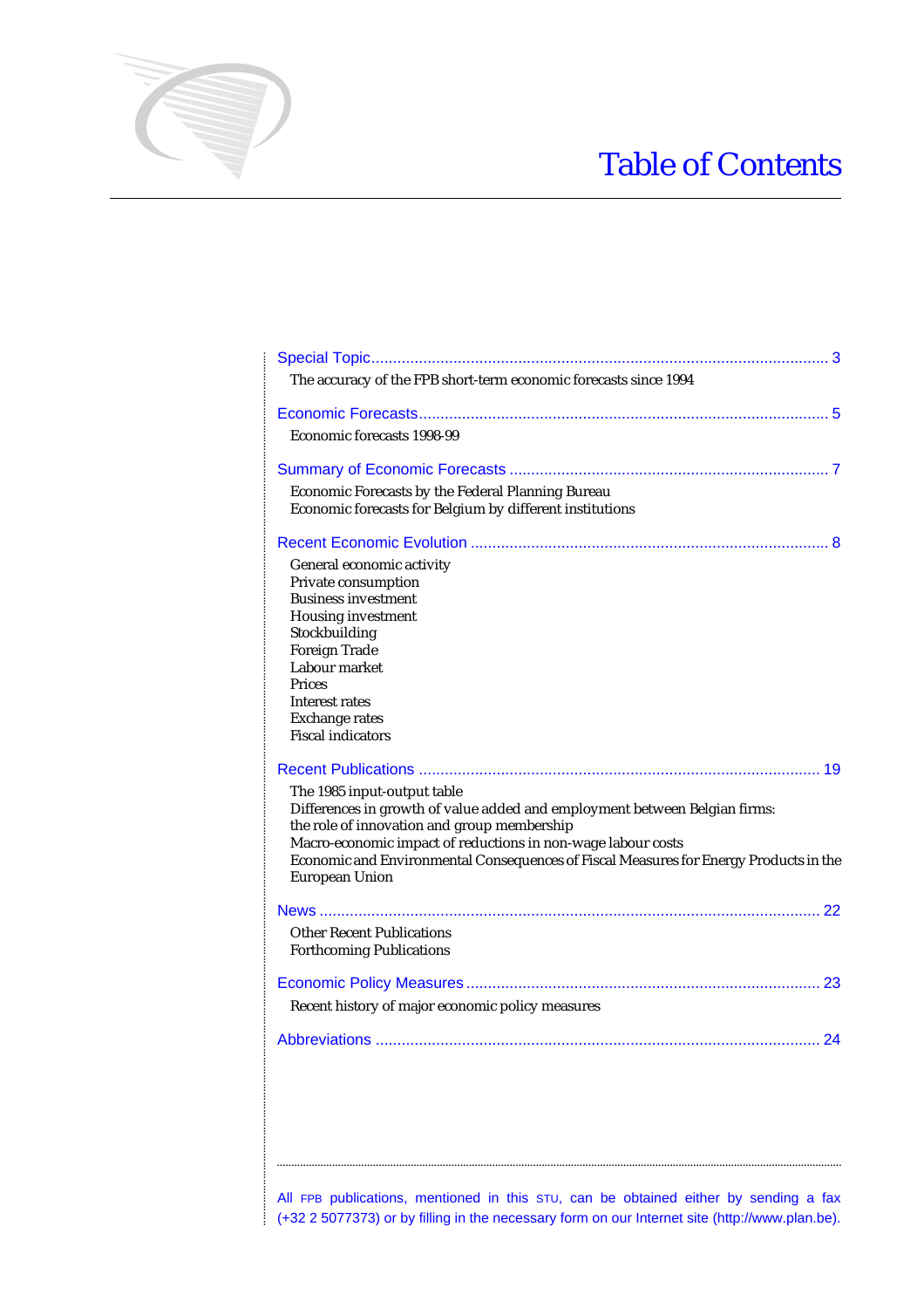The activities of the FPB traditionally focused on the medium and long term economic developments. Shortterm forecasting is a rather new discipline at the Bureau. Only since July  $1993<sup>1</sup>$  has the FPB made annual shortterm forecasts twice a year. As a new producer of shortterm forecasts, it is useful to perform some quality control and to publish the results as a kind of consumer guidance. The main "consumer" of the short-term economic forecasts of the FPB is the Federal Government. In particular, the FPB short-term economic forecasts form the macro-economic environment for establishing and following up the Federal Government's budgets.

Three questions will be dealt with in this article. Firstly, *how good* are the forecasts? Secondly, do the forecasts *improve* as more information on the economic situation of the year concerned becomes available? Thirdly, is there a *systematic bias* in the forecasts?

#### Comparing forecasts...

Twice a year the FPB makes annual short-term forecasts, once in July and once in February. In the July publication, forecasts for the current (t) and the next year  $(t+1)$ are made. In the February publication, the July forecasts (for the past (t-1) and the current (t) year) are updated. In this way, four forecasts are available for each year, of which the first two are of particular interest, as they are used for the Government budget and for the Government budgetary control respectively. For 1994, for example, forecasts were made in July 1993, February 1994, July 1994 and February 1995. The first three exercises can be considered as "forecasts" in the proper sense of the word, while the fourth exercise can rather be called an "estimate".

#### ... with actual outcomes...

Forecasts are to be compared to actual outcomes. The notion of "actual outcome", however, is not straightforward. Most of the macro-economic data that will be looked at are published in the national accounts. Revisions of the national accounts data may occur, and this for several reasons: more complete and correct data become available, methodological changes take place or a new base year for data at constant prices is introduced. As methodological modifications are difficult to foresee and in order to exclude at most the effect of a changing base year on past observations, actual outcomes are here defined as the figures published in the first version of

the national accounts of the year concerned (generally dating from June of the year t+1, for 1997 dating from the autumn of 1998).

Forecasts are available from 1994 on, outcomes until 1997. For each year, four forecasts are available. As the number of years considered in this article is limited, all conclusions have to be interpreted with caution.

#### ... a simple problem?

Assessing the accuracy of forecasts ex post may seem to be a simple problem: just measure the distance between the forecasts and the known outcome. Apart from the aforementioned problem of the definition of actual outcomes, a more fundamental problem arises when one wishes to interpret the measured errors. In fact, not all forecasting errors are due to an imperfect forecasting method. Other factors can also explain part of the forecasting errors. FPB forecasts, for instance, are deliberately based on the assumption of "unchanged government policy", even if government intervention is very likely. Moreover, for most variables concerning the international environment (such as exchange and interest rates, world prices and export market growth) the FPB traditionally uses an exogenous scenario, delivered by international institutions such as the EC and partly based on technical assumptions. For a small, open economy like Belgium, disagreement between these assumed international scenarios and the outcomes can be an important source of forecasting errors. It follows that a sound risk analysis (assessing the sense and the size of the uncertainties) related to the underlying assumptions of the forecasts is equally important as an accurate point estimate itself.

#### **Results**

The accuracy of the FPB forecasts has been tested for the following data series: real GDP growth and its two components, namely domestic demand (DD) and net exports (XM), consumer price inflation (CPI) and the moment of indexation for public wages, employment growth (EMP) and the general government deficit (DEF). Figures on the government account are traditionally not published in the short-term economic forecasts but were available in internal databases.

#### Average errors and improvement of forecasts as more information becomes available

A first angle to assess forecasting accuracy deals with the following question: how great is the distance between forecasts and outcomes on average over the

<sup>1.</sup> The first forecast (July 1993) was made in collaboration with the Ministry of Economic Affairs. Since then, the FPB published shortterm forecasts, initially under its own name, and from 1995 on, under the responsibility of the INR-ICN.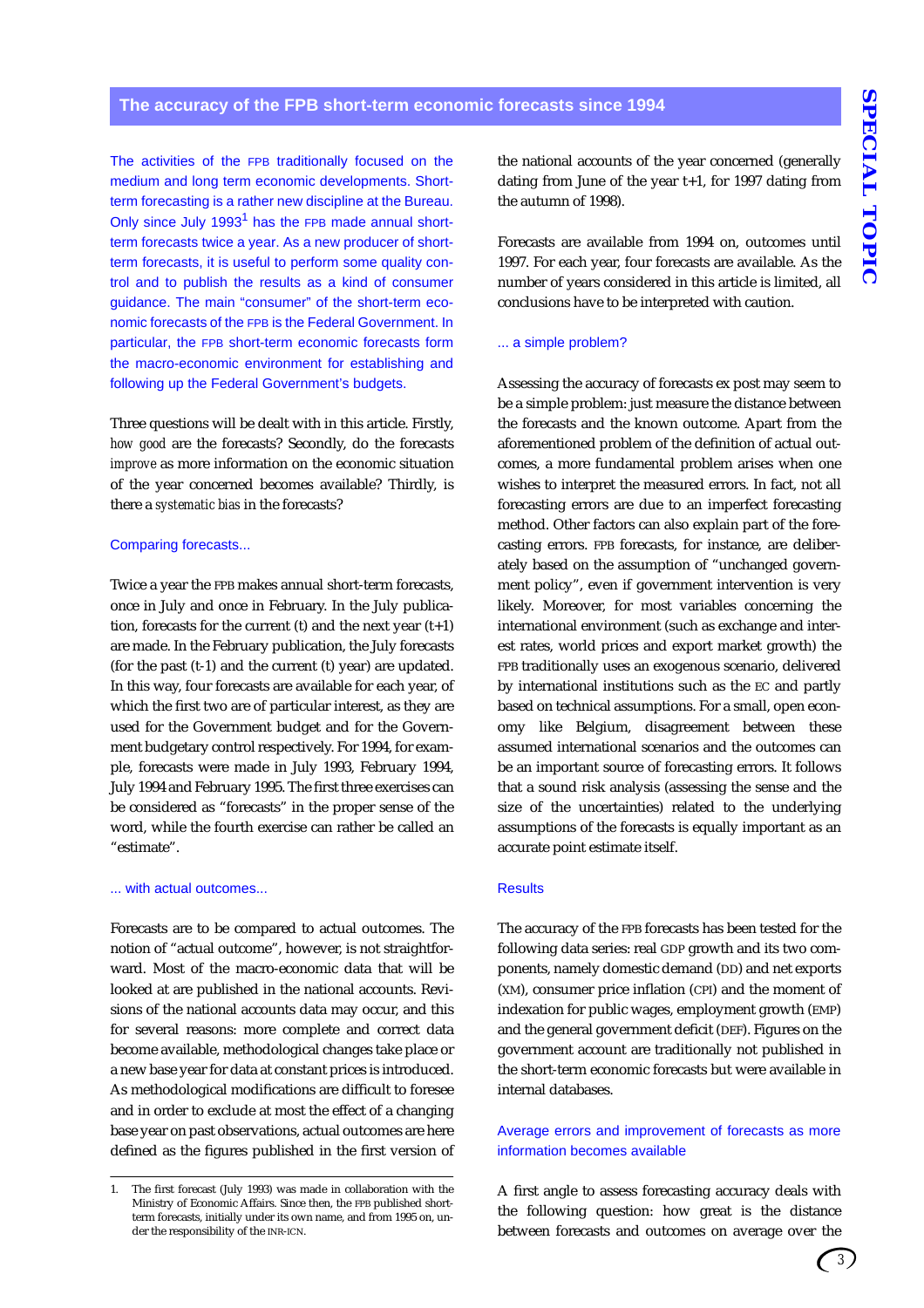examined period? To measure this, the mean absolute error (MAE) is presented here. The interpretation of the MAE is intuitively straightforward. By taking the absolute value of the errors, this measure does not allow a neutralisation of positive and negative errors. The table below gives the MAEs for the examined variables, calculated for different forecasting horizons and on average.

| Table 1 - Mean Absolute Errors over the 1994-97 period |  |  |  |
|--------------------------------------------------------|--|--|--|
|                                                        |  |  |  |

| MAE <sup>A</sup> | Average all<br>forecasts | First <sup>b</sup> | Second | Third<br>Forecasts Forecasts Forecasts Forecasts | Fourth |
|------------------|--------------------------|--------------------|--------|--------------------------------------------------|--------|
| GDP              | 0.55                     | 0.88               | 0.74   | 0.49                                             | 0.09   |
| DD               | 0.47                     | 0.53               | 0.69   | 0.45                                             | 0.21   |
| XM               | 0.52                     | 0.69               | 0.63   | 0.52                                             | 0.24   |
| CPI <sup>C</sup> | 0.33                     | 0.47               | 0.38   | 0.15                                             | -.-    |
| <b>EMP</b>       | 0.25                     | 0.19               | 0.25   | 0.32                                             | 0.24   |
| <b>DEF</b>       | 0.38                     | 0.76               | 0.40   | 0.21                                             | 0.14   |

a. MAEs have to be interpreted in the following units: GDP: real growth rate, DD and XM: contribution to real GDP growth rate, CPI and EMP: growth rate, DEF: percentage of GDP.

b. Forecasts for the year t are made in July of the year t-1 (first forecasts), Feb-<br>ruary of the year t (second forecasts), July of the year t (third forecasts) and<br>February of the year t+1 (fourth forecasts).

c. For the consumer price index, at the time of the fourth forecast the observation is already available. So, the average forecast error in column 1 is the average of the *three* forecast errors. Observations available unt

For most European countries, MAEs for GDP-growth forecasts one year ahead made by the OECD and national institutes amount to 1 to 1.5% over the last 25 years<sup>1</sup>. For our GDP forecasts on the 1994-97 period, MAEs are significantly smaller (only 0.88 for first and 0.74 for second forecast errors). As the period examined here is rather short, these results have to be interpreted cautiously. Moreover, the 1994-97 period was a period with relatively stable (and thus relatively easily predictable) GDP growth rates.

MAEs for domestic demand and net export do not differ much. However, over the period concerned variations of domestic demand were significantly larger than variations of net exports. Considered in this way, the forecasting performance for domestic demand was better.

As regards the moment of indexation of public wages over  $1994-98^2$ , the MAE for the first forecasts (budget) is equivalent to 2 months. For the second forecasts (budgetary control), the error is reduced to 1,2 months.

As could be expected, forecasts become on the whole continuously more accurate as time goes by and more information becomes available. Second forecast errors are smaller than first forecast errors; it follows that an update of the macro-economic hypotheses for the budgetary control is useful. Both conclusions do not hold for employment forecasts over the 1994-97 period. This can be largely due to two facts. Firstly, first forecast errors for

employment growth were already extremely low. Secondly, reliable short-term indicators for the employment evolution are (were) rather scarce, and so the amount of new information as time goes by is limited.

#### Systematic errors

The size of the forecasting errors is one thing, the sign of it is another. If forecast errors always have the same sign, forecasts are biased in the sense that they are systematically too optimistic or too pessimistic. In that case, even when forecast errors from year to year are not very large (and thus the MAE is acceptable), forecast series can drift away from actual outcomes when these biased errors are accumulated. The table below confronts the average forecasts with the actual outcomes over the 1994-97 period.

| Table 2 - Average forecasts <sup>3</sup> compared to average |
|--------------------------------------------------------------|
| actual outcomes over the 1994-97 period <sup>4</sup>         |

|            | Actual<br>outcomes | First<br>Forecasts | Second  | Third<br>Forecasts Forecasts | Fourth<br>Forecasts |
|------------|--------------------|--------------------|---------|------------------------------|---------------------|
| GDP        | 2.15               | 1.95               | 1.90    | 1.78                         | 2.09                |
| <b>DD</b>  | 1.55               | 1.95               | 1.96    | 1.73                         | 1.72                |
| XM         | 0.58               | 0.00               | $-0.06$ | 0.05                         | 0.38                |
| CPI        | 1.71               | 2.18               | 2.09    | 1.80                         | -.-                 |
| <b>EMP</b> | 0.11               | $-0.04$            | 0.06    | $-0.10$                      | 0.04                |
| DEF        | $-3.62$            | $-4.29$            | $-3.97$ | $-3.81$                      | $-3.71$             |

GDP and employment forecasts have been rather on the pessimistic side. In particular forecasts for the contribution of net exports are on the low side. This stems both from an under-estimation of exports and an over-estimation of imports. The latter is partly due to an overestimated domestic demand.

On the other hand, consumer price inflation has been rather over-estimated. Related to this, indexation of public wages never took place earlier than forecast.

Although some over- or under-estimation for GDP growth, inflation and employment growth can be found, the cumulated errors remain on the whole low, implying that our forecasts can hardly be considered as clearly biased. This can also be illustrated by a comparison of the number of over- and under-estimations. GDP growth, for instance was, on a total of sixteen forecasting exercises, under-estimated ten times (with an average error of 0.61%), against six over-estimations (with an average of 0.45%).

Finally, first forecasts for the government deficit were clearly too pessimistic. This finding is obvious in years of fiscal consolidation (1994-97) and in the light of the hypothesis of unchanged government policy. Once policy measures are known and incorporated, this bias disappears.

<sup>1.</sup> See for instance: Öller L.-E. and B. Barot, "Comparing the accuracy of European GDP forecasts", National Institute of Economic Research, Sweden, May 1998, 21 p.

As inflation observations until October 1998 are available, it is certain that there will be no indexation of public wages in 1998.

<sup>3.</sup> For the units of forecasts and outcomes, see footnote table 1.

<sup>4.</sup> For CPI: 1994-98 (cf. supra).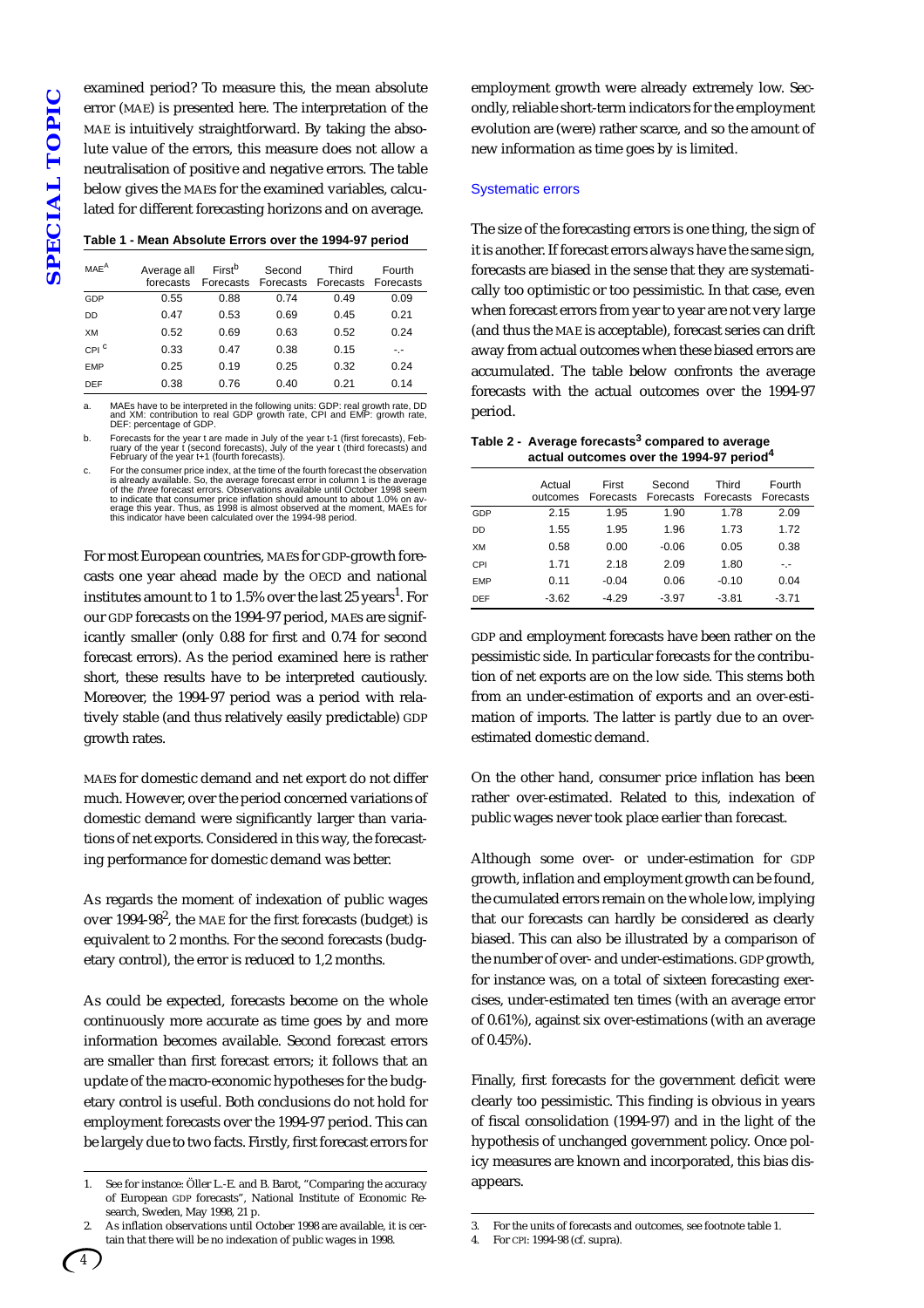The Institute of National Accounts (INR/ICN) published in July its bi-annual Economic forecasts prepared by the FPB. Many of the risks surrounding the forecasts at that time have since materialised and ask for a new assessment. On the positive side one can cite the confirmation of high growth in 1998 and good economic fundamentals in Europe. On the negative side, the USD has suddenly dropped vis-à-vis the European currencies; the financial crisis has had real effects in Japan and in the emerging markets growth and export profitability were revised downwards in the US and the UK.

The combination of these positive and negative evolutions makes any forecast for 1999 very fragile. The consensus forecast for GDP-growth is close to the rate on which the Federal Government's budget is based. The FPB, without pretending to make a new official forecast, which in any case should be endorsed by the INR/ICN, thinks that the 2.6% growth given in the Economic forecasts in July, is probably too optimistic. A new assessment is therefore necessary.

#### A sharp downturn in the world economy

World trade growth remained dynamic in the beginning of 1998 but has since deteriorated significantly (see graph 1). The Asian monetary and financial crisis has entered a so-called "third stage" with its extension to Russia, resulting in a considerable devaluation of the rouble and a major financial turmoil in Russia. Contagion to other emerging countries such as Latin America (mainly Brazil) and to a lesser extent Central Europe has occurred. Due to rising concern about the stability of many financial institutions as well as the deterioration of investors' confidence in world economic prospects, stock markets in the US and Europe have recorded strong volatility and price declines.



Source: CPB

#### **Graph 1 - Quarterly evolution of world imports' growth rates, in %**

#### 1998 growth holds up remarkably well in Belgium

On first sight, Belgian growth in 1998 remained relatively unaffected by the deterioration in world growth. This is, however, not exactly the case. 1998 could be considered as the maturing of the business cycle in Belgium. Exports and business investment contributed less to economic growth than in 1997 but private consumption, mainly fuelled by employment growth, moderate real wage increases and a rise in consumer confidence, was exceptionally dynamic. Graph 2 shows that GDP growth was rather well forecast but that the change in its composition was even more pronounced than initially thought. The reason for this may be found in the change in the world economy and in particular in weaker global demand, less inflation and lower interest rates in the EMU countries.





#### Downward revisions for the world economy in 1999

The main international institutions revised downward their forecasts for world demand and growth. The FPB's forecasts are usually based on the scenario drawn up by the  $EC<sup>1</sup>$ . World economic growth is expected to be around 2% this year (against 2.9% forecast in spring) and 2.7% next year (instead of 3.6% in spring).

Most international organisations consider that the Asian crisis has now reached its lowest point. Moreover, they expect that the economic and financial reforms implemented in the Asian economies will start bearing fruit in 1999, leading to a stabilisation and/or a small recovery in the main exposed Asian countries as well as in Japan. Latin America should only slightly decelerate next year and the United States should face a soft landing.

<sup>1.</sup> European Commission, Economic Budget 1998-2000, Autumn 1998.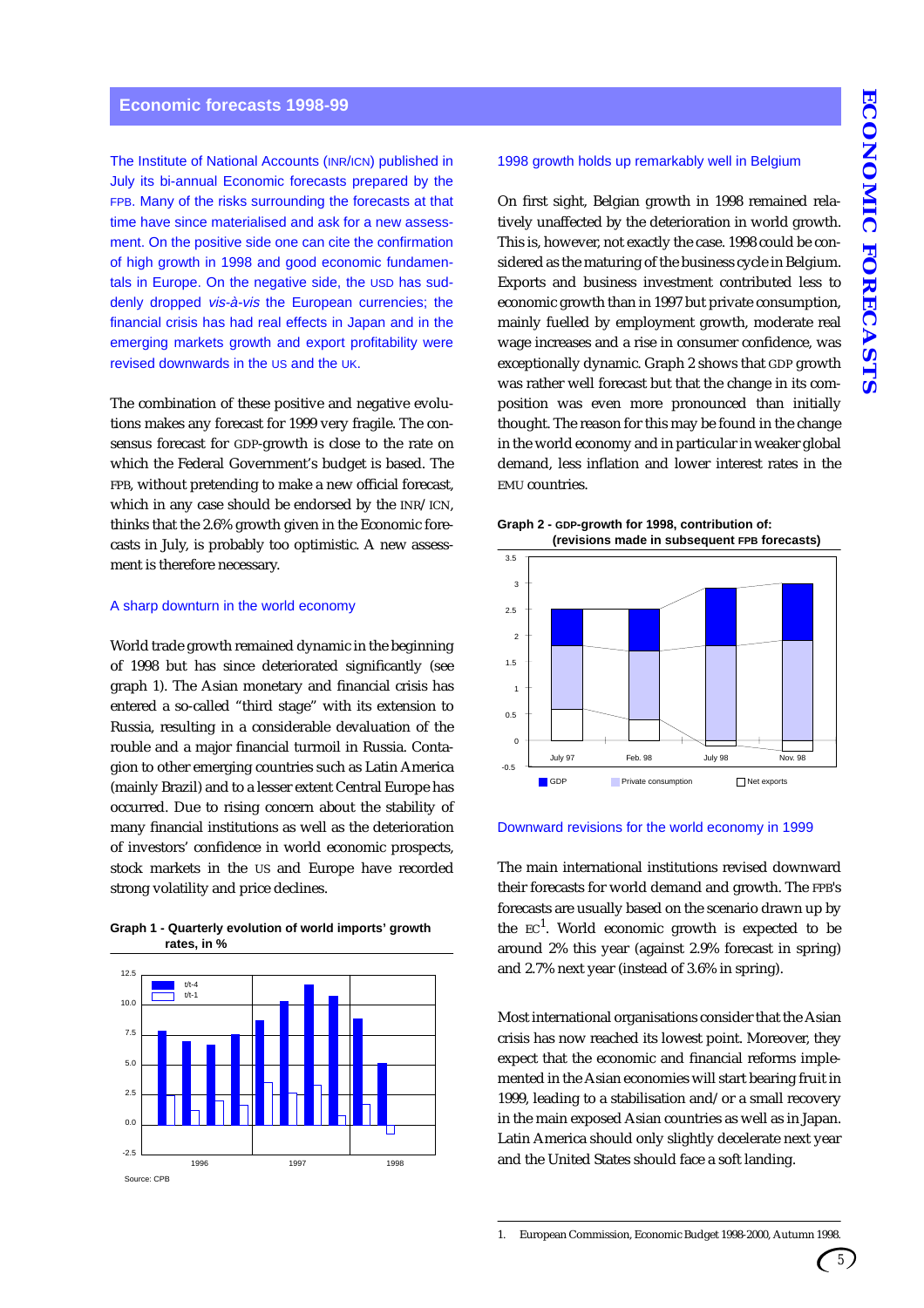The previous bright prospects for the European economy for next year are deteriorated by weaker world trade growth, reduced price competitiveness and the deepening of the financial crisis. Extra-European markets' growth will be reduced. This could contribute to some "spill over" from external to internal demand components if investors abandon their investment projects because of lack of demand prospects. Since August, European currencies' effective exchange rates have appreciated due to a strong weakening of the USD exchange rate (-10%).



**Graph 3 - Evolution of effective exchange rates (1990=100)**

On the other hand, European domestic demand will remain favourably influenced by the fall in commodity prices and the stability of the intra-European exchange rates, resulting in lower inflation. Moreover, lack of confidence in financial markets has led to capital flowing to the US and Europe, resulting in further falls in nominal long-term interest rates in Europe; short-term interest rates are now supposed to converge to the lowest level in Europe (the repo rate in Germany is 3.3%). The impact of the recent European stock market falls on the real economy should remain limited, as the share of equities in households' wealth is rather small in most countries (in comparison with the United States), and as the fall in equity prices has only reversed part of the gains registered last year.

#### Belgian exports are due to suffer in 1999

While relatively strong export growth has been observed in the first half of 1998, significantly smaller growth rates are forecast from the second half of 1998 onwards and into 1999.

For 1999, the relevant export market growth for Belgium will be further reduced (from 8% in 1997 to 6.2% in 1998 and 5.2% in 1999). Price competitiveness conditions for exporters will deteriorate considerably. The BEF will appreciate 0.9% in 1998 and 1.4% in 1999. The USD is supposed to be at 33.8 BEF in 1999 (1.64 DEM per USD). Wage moderation *vis-à-vis* the seven major trade partners should compensate for the exchange rate appreciation,

so that labour cost competitiveness, while clearly less favourable compared to six months ago, will remain rather good.

Inflation should not accelerate and remain around 1% (see page 15 for monthly forecasts). Interest rates should remain in line with German rates.

#### Reaction of domestic demand remains uncertain

Domestic demand could remain buoyant. Business investment will be negatively affected by lower export demand but should be supported by very low interest rates. Household investment should also benefit from low long rates. Private consumption has been particularly dynamic and leading indicators cannot point to any significant weakening. Lower export growth should lead to smaller employment gains and a somewhat deteriorated disposable income. If consumer confidence remains high, the saving ratio could further drop by about a 0.7%-point, leading to a continued dynamism of private consumption in 1999 (with a growth rate of 2.5%). Imports should then rise faster than exports and the contribution of net exports to GDP growth should be -0.2%. GDP should then increase by 2.2%.

#### Downside risks remain high

Downside risks, on the international as well as on the domestic side, remain important.

The main risks faced by emerging financial markets are a further contagion of the crisis from Brazil to other Latin American countries and the failure by Japan to resolve its banking problem which could lead to a renewed downward pressure on the yen and consequently to a deepening of the crisis in Asia. These financial turbulences could hit OECD countries through trade links but also by threatening the solvency of exposed financial institutions and by negatively affecting business and consumer confidence. Such a scenario could imply for 1999 a hard landing of the US economy. This could in turn reach the European economy through the weakening of world demand. Even with an easing monetary policy, European growth could in this case experience a severe deceleration.

Even when the world economic outlook for 1999 remains rather positive, a considerable fall in the European and Belgian consumer confidence levels is possible so that a drop in the saving ratio might become unlikely. Precautionary savings might then *increase* and the growth in Europe of private consumption and GDP will be significantly reduced. But even under the hypothesis of a *stable* households saving ratio in Belgium in 1999, a GDP-growth rate of 2% would be difficult to attain.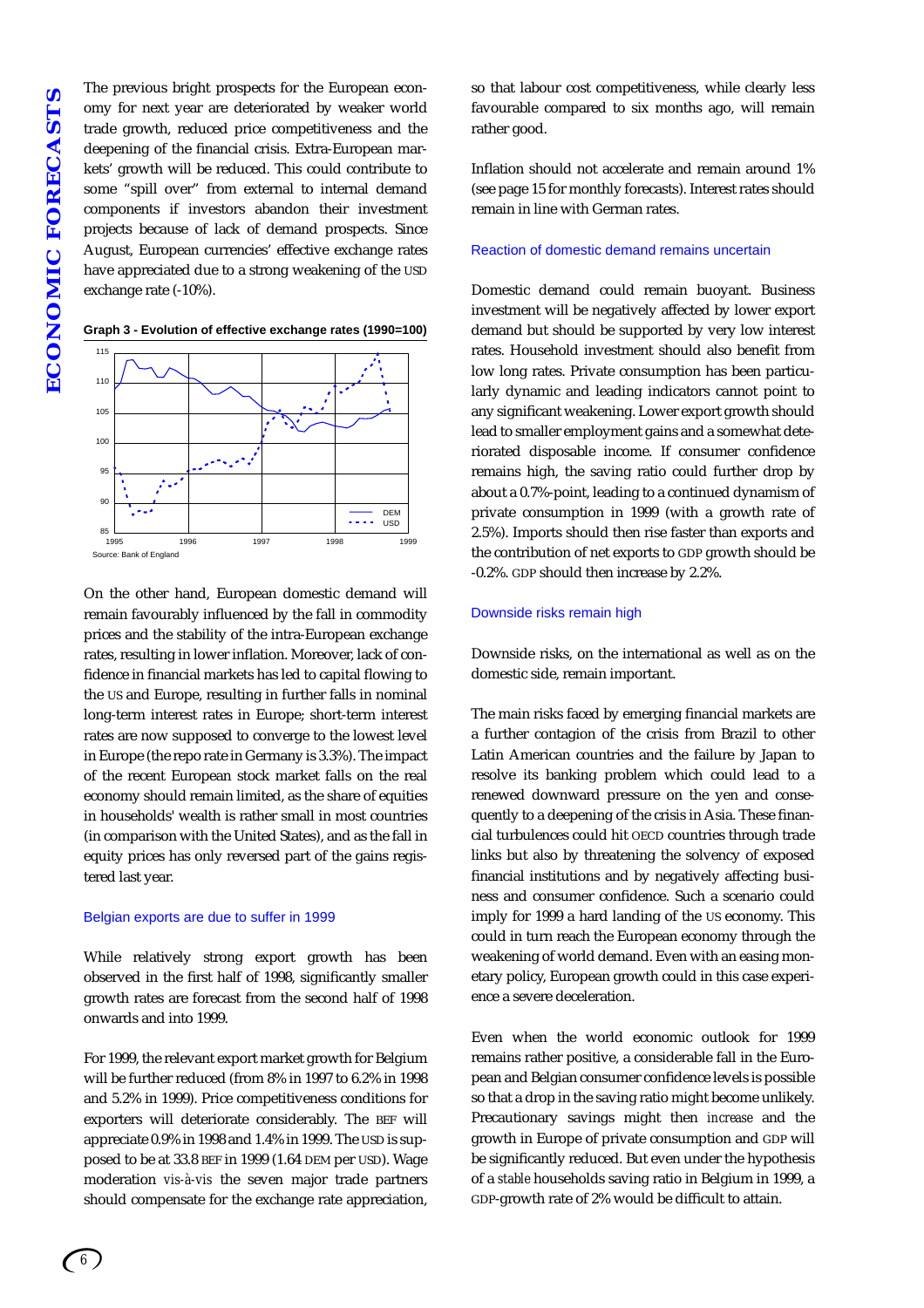## **Economic Forecasts by the Federal Planning Bureau**

| Changes in volume (unless otherwise specified)                |        |      |        |        |  |  |  |  |
|---------------------------------------------------------------|--------|------|--------|--------|--|--|--|--|
|                                                               | 1996   | 1997 | 1998   | 1999   |  |  |  |  |
| Private consumption                                           | 1.8    | 2.1  | 3.0    | 2.5    |  |  |  |  |
| Public consumption                                            | 1.4    | 0.8  | 1.1    | 1.7    |  |  |  |  |
| Gross fixed capital formation                                 | 0.5    | 5.4  | 4.4    | 3.0    |  |  |  |  |
| Final national demand                                         | 1.3    | 2.2  | 3.2    | 2.5    |  |  |  |  |
| Exports of goods and services                                 | 2.2    | 7.1  | 4.7    | 3.8    |  |  |  |  |
| Imports of goods and services                                 | 2.2    | 6.3  | 5.3    | 4.3    |  |  |  |  |
| Net-exports (contribution to growth)                          | 0.1    | 0.9  | $-0.2$ | $-0.2$ |  |  |  |  |
| <b>Gross Domestic Product</b>                                 | 1.3    | 3.0  | 2.8    | 2.2    |  |  |  |  |
| p.m. Gross Domestic Product - in current prices (bn BEF)      | 8305   | 8675 | 9085   | 9360   |  |  |  |  |
| Traditional consumer price index                              | 2.1    | 1.6  | 1.0    | 0.9    |  |  |  |  |
| Consumer prices: "health" index                               | 1.7    | 1.3  | 1.3    | 1.0    |  |  |  |  |
| Real disposable income households                             | $-0.4$ | 1.1  | 2.5    | 1.6    |  |  |  |  |
| Households saving rate (as % of disposable income)            | 16.1   | 15.2 | 14.9   | 14.1   |  |  |  |  |
| Domestic employment (change in '000, situation on June 30th)  | 14.8   | 18.5 | 45.5   | 28.6   |  |  |  |  |
| Unemployment (Eurostat standardised rate, yearly average) [1] | 9.8    | 9.3  | 8.6    | 8.3    |  |  |  |  |
| Current account balance BLEU/UEBL (as % of GDP)               | 4.9    | 5.3  | 5.8    | 5.5    |  |  |  |  |
| Short term interest rate (3 m.)                               | 3.2    | 3.4  | 3.6    | 3.5    |  |  |  |  |
| Long term interest rate $(10 y)$                              | 6.5    | 5.8  | 4.7    | 4.5    |  |  |  |  |

[1] Other unemployment definitions can be found on page 14 (table 7).

## **Economic forecasts for Belgium by different institutions**

|                                  |      | GDP-growth |      | Inflation      | Government deficit |         | Date of update |  |
|----------------------------------|------|------------|------|----------------|--------------------|---------|----------------|--|
|                                  | 1998 | 1999       | 1998 | 1999           | 1998               | 1999    |                |  |
| <b>Federal Planning Bureau</b>   | 2.8  | 2.2        | 1.0  | 0.9            |                    |         | 10-11-98       |  |
| <b>INR/ICN</b>                   | 2.8  | 2.6        | 1.1  | 1.3            |                    | $\cdot$ | $7 - 7 - 98$   |  |
| National Bank of Belgium         | 2.7  |            | 1.2  | $\blacksquare$ | 1.3                |         | 11-9-98        |  |
| European Commission              | 2.8  | 2.5        | 1.1  | 1.4            | 1.3                | 1.2     | 10-98          |  |
| <b>OECD</b>                      | 2.7  | 2.8        | 1.0  | 1.2            | 1.7                | 1.6     | 4-98           |  |
| <b>IMF</b>                       | 2.7  | 2.6        | 1.4  | 1.8            | 1.3                | 1.2     | $1 - 10 - 98$  |  |
| <b>BBL</b>                       | 3.0  | 2.4        | 1.0  | 1.4            | 1.5                | 1.3     | 29-10-98       |  |
| Generale Bank/Générale de Banque | 3.0  | 2.0        | 1.0  | 1.3            | 1.6                | 1.3     | $5 - 11 - 98$  |  |
| Gemeentekrediet/Crédit Communal  | 3.0  | 2.2        | 1.0  | 1.3            | 1.2                | 1.4     | 16-10-98       |  |
| <b>KBC</b>                       | 3.1  | 2.1        | 0.9  | 1.5            | 1.5                | 1.3     | 10-11-98       |  |
| J.P. Morgan                      | 3.1  | 1.6        | 1.1  | 1.3            | 1.4                | 1.9     | 7-10-98        |  |
| Morgan Stanley                   | 2.6  | 1.9        | 0.9  | 1.2            | 1.7                | 2.0     | $2 - 10 - 98$  |  |
| Artesia Bank                     | 2.6  | 2.1        | 1.0  | 1.5            | 1.7                | 1.4     | 20-9-98        |  |
| Petercam                         | 2.5  | 2.0        | 1.0  | 1.3            | 1.6                | 1.5     | 10-12/98       |  |
| <b>IRES</b>                      | 2.7  | 2.5        | 1.0  | 1.4            | 1.4                | 1.2     | $9 - 98$       |  |
| <b>DULBEA</b>                    | 3.0  | 3.0        | 1.0  | 1.3            | 1.3                | 0.8     | 15-8-98        |  |
| Averages                         |      |            |      |                |                    |         |                |  |
| <b>All institutions</b>          | 2.8  | 2.3        | 1.0  | 1.3            | 1.5                | 1.4     |                |  |
| International institutions       | 2.7  | 2.6        | 1.2  | 1.5            | 1.4                | 1.3     |                |  |
| <b>Credit institutions</b>       | 2.9  | 2.0        | 1.0  | 1.4            | 1.5                | 1.5     |                |  |
| <b>Consensus The Economist</b>   | 2.8  | 2.2        | 1.0  | 1.3            |                    |         | $7 - 11 - 98$  |  |

Collaborating institutions for The Economist: ABN Amro, Bankers Trust, Deutsche Morgan Grenfell, EIU, Goldman Sachs, HSBC Securities, IBJ, KBC Bank, Long-Term Credit Bank, Merrill Lynch, J.P.Morgan, Morgan Stanley, Nordbanken, Paribas, Primark Decision Economics, Royal Bank of Canada, Salomon Smith Barney, SBC Warburg Dillon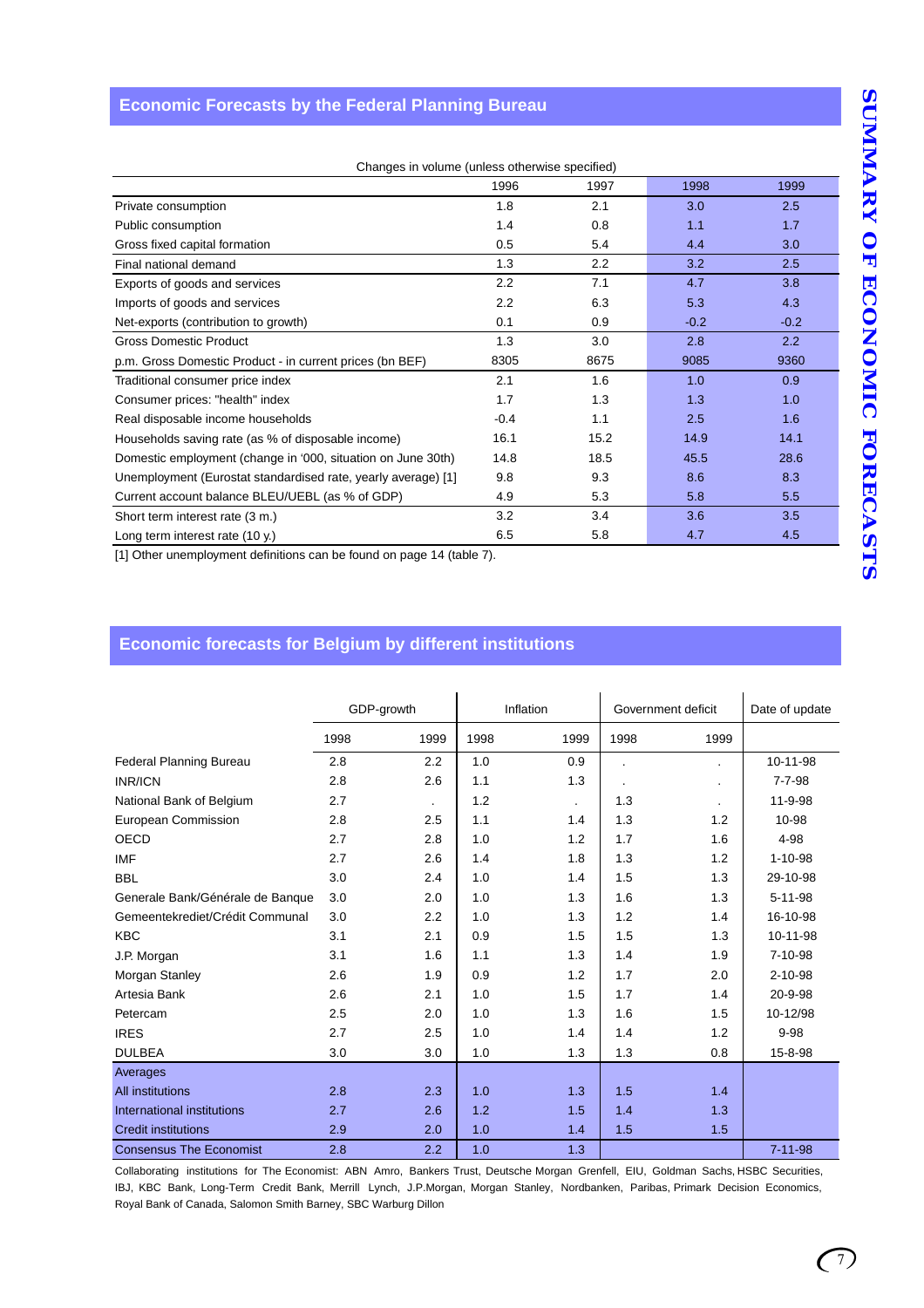#### **General economic activity**

|             | 95  | 96  | 97  | 96Q2 | 96Q3 | 96Q4 | 97Q1 | 97Q2 | 97Q3 | 97Q4 | 98Q1 | 98Q2 |
|-------------|-----|-----|-----|------|------|------|------|------|------|------|------|------|
| Germany     | 1.9 | 0.3 | 2.2 | 0.8  | 1.9  | 2.0  | 1.2  | 2.9  | 2.3  | 2.6  | 4.1  | 1.7  |
| France      | 2.2 | 1.4 | 2.3 | 0.9  | 1.4  | 2.2  | 1.2  | 2.4  | 2.6  | 3.1  | 3.5  | 3.0  |
| Netherlands | 2.3 | 3.3 | 3.4 | 3.4  | 3.0  | 3.0  | 2.8  | 3.4  | 3.3  | 3.9  | 4.1  | 3.7  |
| Belgium     | 2.3 | 1.3 | 3.0 | 1.1  | 2.3  | 2.2  | 2.1  | 3.2  | 3.3  | 3.4  | 4.2  | 3.5  |

**Table 1 - GDP: change compared to the same period in the previous year, in %**

Source: National sources, INR/ICN

**Graph 1 - GDP-growth (t/t-4), in %**



**Graph 2 - Belgian GDP-growth and synthetic indicator**



**Graph 3 - Industrial confidence: international comparison**



The Institute for National Accounts (INR/ICN) started publishing quarterly national accounts in April of this year. In October, the Institute published figures for 1997 using its usual annual methodology for national accounts and also estimates for the first and second quarter of 1998. All these figures have been integrated in this publication.

Economic activity remained very buoyant in Belgium in the first half of 1998. GDP increased by 3.75% compared to a year earlier. The figures for 1997 have been slightly revised upwards so that five consecutive quarters with growth rates of over 3% have been observed now. Hardly any weakening can be observed in the second quarter of 1998.

When one compares the Belgian growth rates to what has been observed in the neighbouring countries, a certain pattern emerges. The Dutch growth rates remain highest while German growth lags behind. French and Belgian growth rates are similar, although the dynamic in domestic demand growth have been even stronger in France than in Belgium since the beginning of this year.

The synthetic NBB survey indicator has dropped significantly for almost a year now with significant dips at the turn of the year 1997-98 and again last summer. The indicator is based on three components. Among them, the manufacturing sector takes up the biggest share (about 70%). It is mainly the decline in the confidence indicator in this sector that has been responsible for the fall in the synthetic indicator.

One should be careful not to draw too many conclusions from these qualitative indicators. Respondents to the surveys change their opinion often when there is a clear reason for a change. This has clearly been the case with the bad news from Asia and from the financial markets. Although turning points in the economic cycle are generally well represented by qualitative indicators, it would be incorrect to link qualitative indicators directly to quantity evolutions.

*8*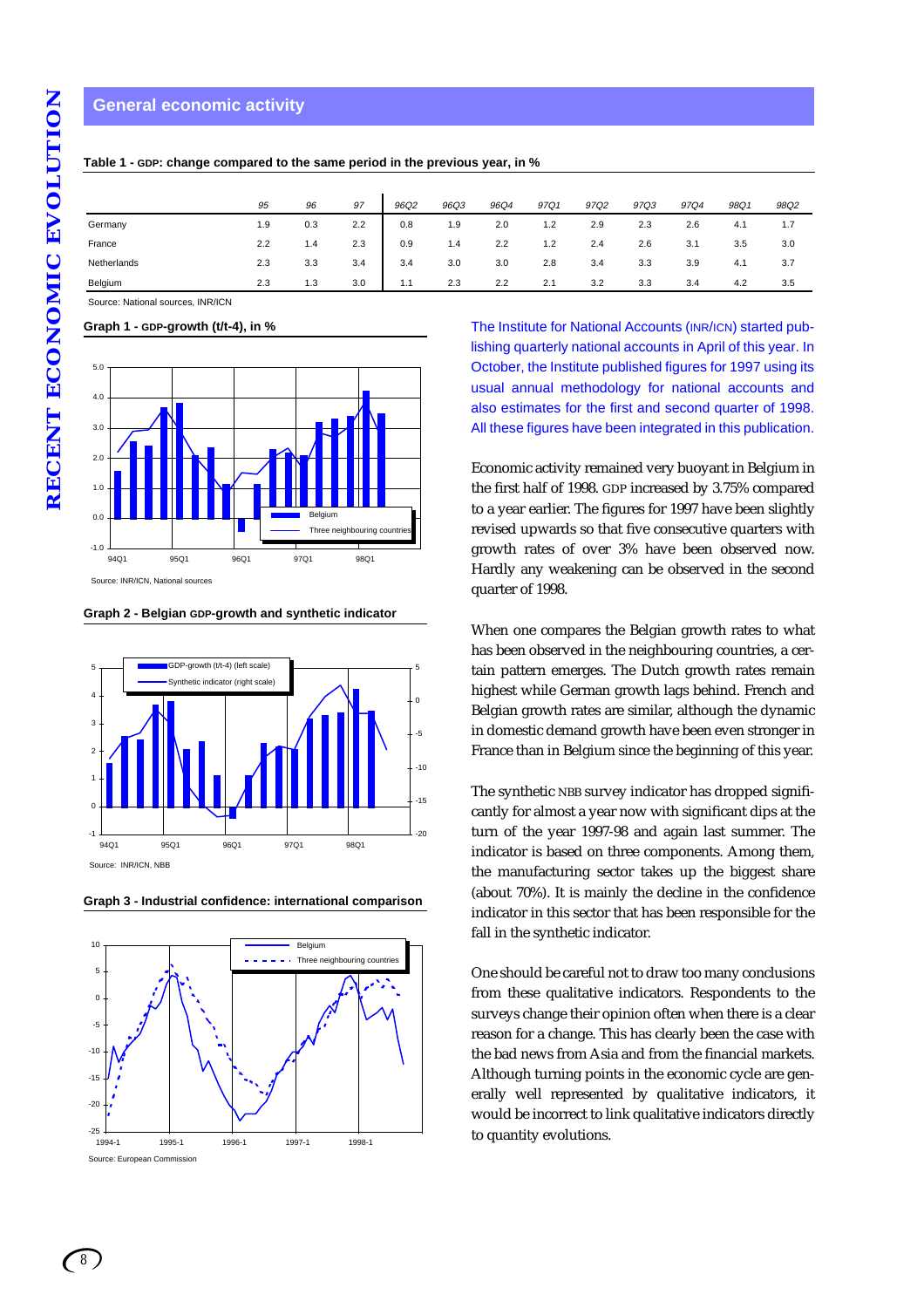|                        | 96      | 97     | 97Q4   | 98Q1   | 98Q2   | 98Q3    | 98M4   | 98M <sub>5</sub> | 98M6   | 98M7   | 98M <sub>8</sub> | 98M9    |
|------------------------|---------|--------|--------|--------|--------|---------|--------|------------------|--------|--------|------------------|---------|
| Synthetic indicator    | $-11.2$ | $-1.6$ | 2.4    | $-1.8$ | $-1.8$ | $-7.3$  | $-1.4$ | $-2.8$           | $-1.3$ | $-2.5$ | $-8.6$           | $-10.8$ |
| Manufacturing industry | $-13.3$ | $-0.3$ | 3.8    | $-3.4$ | $-3.5$ | $-10.5$ | $-2.5$ | $-4.8$           | $-3.3$ | $-3.6$ | $-12.4$          | $-15.5$ |
| Construction sector    | $-7.0$  | $-5.1$ | $-3.5$ | $-2.6$ | $-3.5$ | $-2.4$  | $-5.7$ | $-1.9$           | $-2.9$ | $-4.9$ | $-1.0$           | $-1.4$  |
| Trade sector           | $-5.8$  | $-4.0$ | 1.9    | 6.5    | 7.7    | 2.8     | 7.8    | 5.7              | 9.5    | 4.8    | 1.5              | 2.0     |

[1] Qualitative data

Source: NBB, FPB

| Graph 4 - Business cycle: sectoral evolution |  |  |  |
|----------------------------------------------|--|--|--|
|----------------------------------------------|--|--|--|



**Graph 5 - Manufacturing industry: order books**



**Graph 6 - Manufacturing industry: different types of goods**



Source: Business cycle survey NBB

While total growth has remained fairly constant over the last five quarters, the composition of growth is changing rapidly. On the one hand, the manufacturing sector is clearly losing steam after having been very buoyant until late last year. But on the other hand, the dynamics of the trade sector have been much stronger than anticipated.

Lower growth rates in the manufacturing sector had become very likely after having reached extremely high levels in 1997. Foreign orders were first to drop, reflecting the Asian crisis. Due to the limited exposure of Belgium to Asia, the decline was limited and the confidence indicator stabilised. But the crises in many other emerging markets, the very high volatility in the financial markets and the weakening of the U.S. dollar led to a new strong fall in the confidence levels among exporters. While domestic orders followed to some extent this downward trend, the decline was by no means similar.

It is clear that the manufacturing of semi-finished goods suffered most. This does not come as a surprise since Belgian industry is traditionally a producer and exporter of this kind of goods. The very strong falls in recent months indicate that the bottom of the cycle has probably not been reached yet.

The trade and the construction sector have seen a completely different evolution compared to the manufacturing industry. The levels observed now are still among the highest for years. Part of this can be explained by employment growth. Strong employment creation has led to high consumer confidence levels, which in turn led to extremely strong growth rates in private consumption.

While some signs of weakness - or at least no further improvement - in the trade sector are observed, it is difficult to point at a trend reversal at the moment.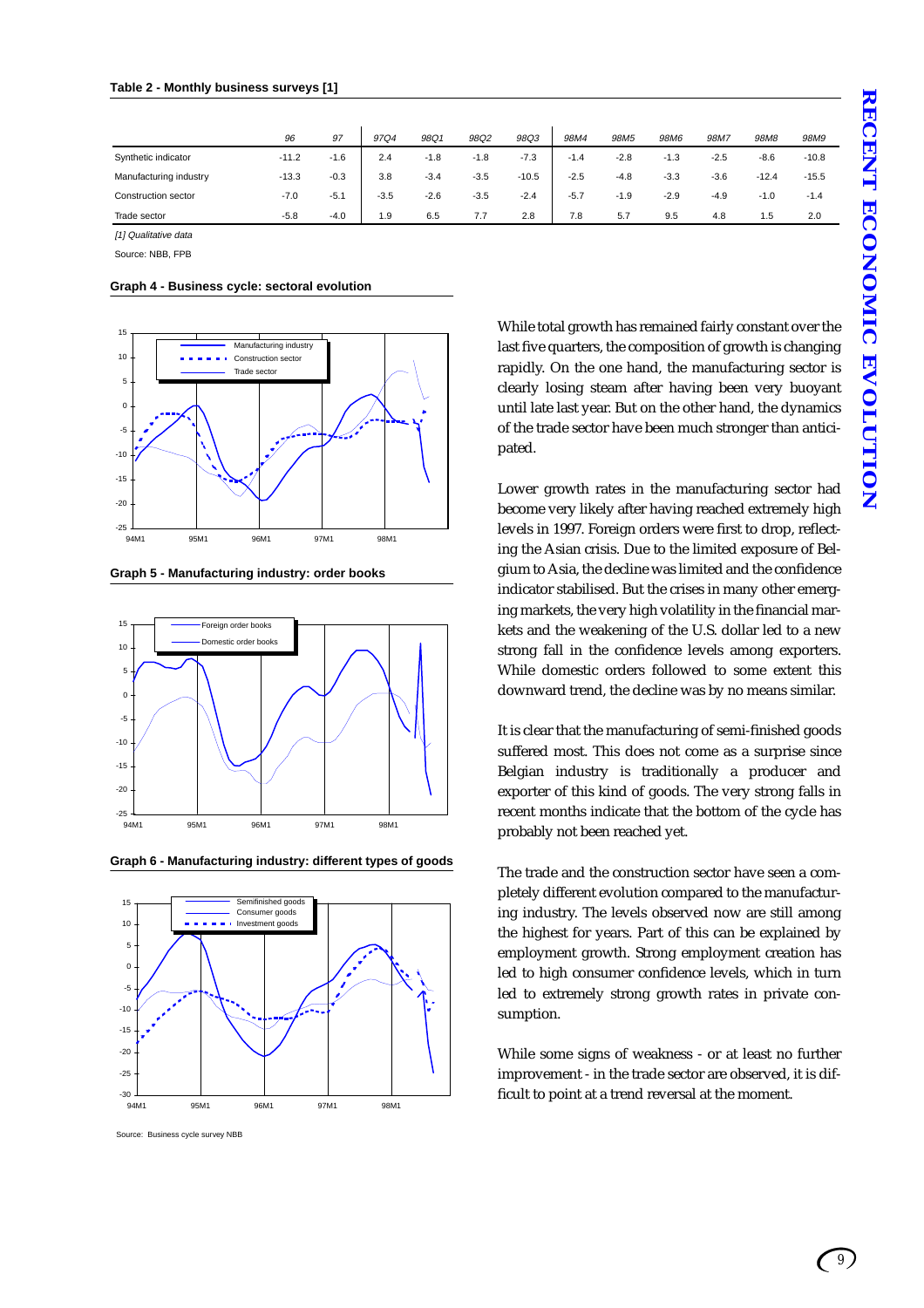## **Private consumption**

#### **Table 3 - Private consumption indicators**

|                                   | 96      | 97      | 97Q4    | 98Q1   | 98Q2   | 98Q3   | 98M4   | 98M <sub>5</sub> | 98M6   | 98M7   | 98M <sub>8</sub> | 98M9   |  |
|-----------------------------------|---------|---------|---------|--------|--------|--------|--------|------------------|--------|--------|------------------|--------|--|
| Turnover (VAT) - retail trade [1] | 3.5     | 3.5     | 3.6     | 5.6    | 6.3    |        | 7.7    | 4.1              | 7.1    |        |                  |        |  |
| New car registrations [1]         | 7.8     | $-5.7$  | $-0.4$  | 5.1    | 10.0   | 8.4    | 11.5   | 10.3             | 7.9    | 5.5    | 22.1             | 0.9    |  |
| Consumer confidence indicator [2] | $-22.5$ | $-21.7$ | $-16.0$ | $-7.0$ | $-4.7$ | $-5.0$ | $-4.0$ | $-5.0$           | $-5.0$ | $-4.0$ | $-6.0$           | $-5.0$ |  |

[1] Change (%) compared to same period previous year; [2] Qualitative data

Source: NIS/INS, Eurostat, Febiac, FPB

**Graph 7 - Private consumption at constant prices**



**Graph 8 - Private consumption and related survey indicator**



**Graph 9 - Consumer confidence and unemployment**



Source: RVA/ONEm, Eurostat, FPB

Quarterly national accounts show a markedly dynamic growth path for private consumption since the middle of 1997. After three-and-a-half years with real growth rates (t/t-4) between 1 and 1.5%, private consumption grew by 2.5% during the second half of 1997 and even by 4% during the first half of 1998.

This upswing in consumption growth was mainly due to the rise in employment and disposable income. Additionally the purchases of new cars after the Motor Show of the beginning of the year helps to explain the extremely high consumption growth during the first half of 1998. In the first two quarters of 1998, new car registrations were respectively about 5 and 10% higher than during the same period of 1997. It seems that the effect of the Motor Shows dies out only gradually. During the third quarter new car registrations were still more than 8% higher than during the third quarter of 1997.

A number of quantitative and qualitative indicators seem to point to a cooling down of the dynamism of private consumption during the second half of the year. The growth of excises and VAT revenues fell back in the third quarter. However this was not entirely due to real, but partly also to price effects. The NBB survey indicators for the trade sector reached a peak level in the second quarter of this year, and have shown a clear, albeit not dramatic, fall since then. Consumer confidence was on a steep upward path since the middle of 1997 and ended this rising trend during August and September. In spite of it, consumer confidence is still at a high level and the decline remained limited. So far, consumer confidence seems to suffer only marginally from the international turmoil and the extreme fluctuations on financial markets.

All in all, a somewhat lower growth for private consumption (around  $2\%$ ,  $t/t-4$ ) is expected for the second half of 1998. This should bring the real private consumption growth for 1998 as a whole at about 3%.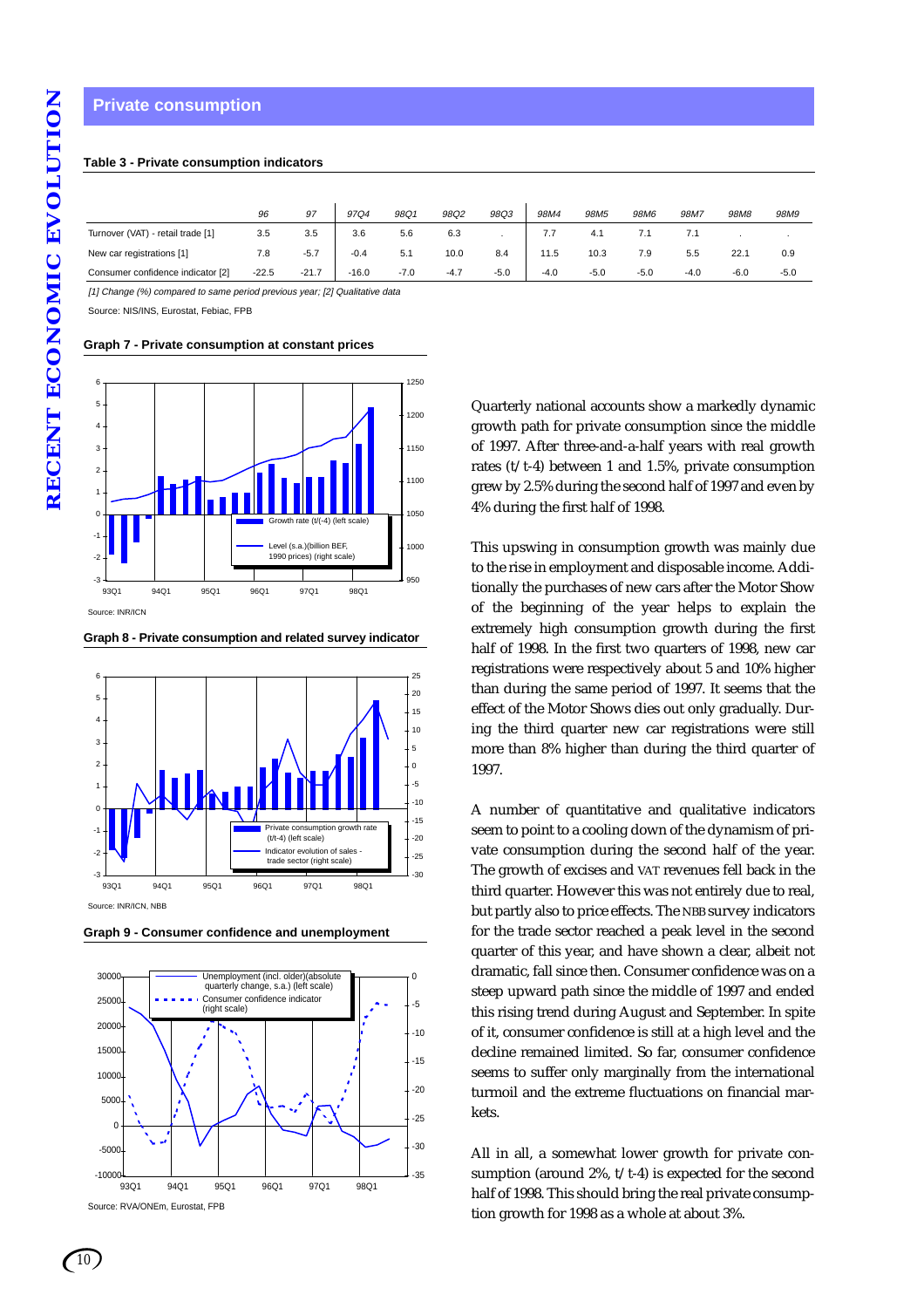#### **Business investment**

| Table 4 - Business investment indicators |  |  |
|------------------------------------------|--|--|
|------------------------------------------|--|--|

|                                      | 96   | 97   | 98           | 97Q4 | 98Q1 | 98Q2   | 98Q3                     | 98M3   | 98M4 | 98M <sub>5</sub> | 98M6   | 98M7   |
|--------------------------------------|------|------|--------------|------|------|--------|--------------------------|--------|------|------------------|--------|--------|
| Investment (VAT) [1]                 |      |      |              |      |      |        |                          |        |      |                  |        |        |
| Industrial companies                 | 9.3  | 1.7  |              | 8.0  | 5.0  | 3.8    |                          | 9.8    | 3.5  | 16.5             | $-5.1$ | $-2.8$ |
| Non-industrial companies             | 3.1  | 11.2 |              | 8.7  | 9.8  | $-6.6$ | $\overline{\phantom{a}}$ | $-0.8$ | 13.5 | $-29.0$          | 6.0    | 7.5    |
| Total companies                      | 5.5  | 7.4  |              | 8.5  | 7.9  | $-2.9$ | ٠                        | 3.7    | 8.8  | $-15.2$          | 0.6    | 3.1    |
| Investment survey [1]                | 5.1  | 5.6  | 12.4         |      |      |        |                          |        |      |                  |        |        |
| Capacity utilisation rate (s.a.) (%) | 79.9 | 82.0 | $\mathbf{r}$ | 82.3 | 83.4 | 83.1   | 81.7                     |        |      |                  |        |        |

[1] Change (%) compared to same period previous year

Source: NIS/INS, NBB, FPB

**Graph 10 - Business investment at constant prices**



**Graph 11 - Business investment rate (in % of GDP, smoothed)**



**Graph 12 - Business investment indicators**



From 1997 on the quarterly pattern of business investment has been somewhat erratic. In spite of this, business investment remained on its stable growth path that started in the second half of 1994. Yearly real growth rates have been markedly stable during the past three years: 5.1% in 1995, 4.6% in 1996 and 4.2% in 1997, corresponding to a contribution of about 0.5% to real economic growth each year.

The picture for business investment in 1998 is mixed. During the first six months, business investment grew by some 4% (t/t-4). This growth rate has been negatively influenced by some exceptional investment during the second quarter of 1997. It follows that the underlying dynamism of business investment remained rather strong during the first two quarters of the year.

Some indicators, however, point to a somewhat less favourable investment climate than a few months ago. With a certain time lag, the sharp drop in foreign orders to the manufacturing industry was followed by a moderate decline in the rate of its capacity utilisation. The degree of capacity utilisation fell back from more than 83% (on a seasonally adjusted basis) during the first half of the year, to about 81.5% during the third quarter of 1998. Business profitability, which has been on an upward path since 1996 and clearly supported investment growth, should increase further up in 1998, but no longer in 1999. For 1999 a stabilisation of the rate of business profitability at the level of 1998 is expected, well below its peak level reached at the end of the eighties.

On the other hand, long-term interest rates have recently further declined and should remain at these low levels for some time. As domestic demand (in particular private consumption) is expected to compensate partly for the drop in foreign demand, the business investment climate should not deteriorate that much.

This year, business investment should grow by about 4%. This is a downward revision compared to earlier forecasts. For 1999, a somewhat lower growth rate is expected.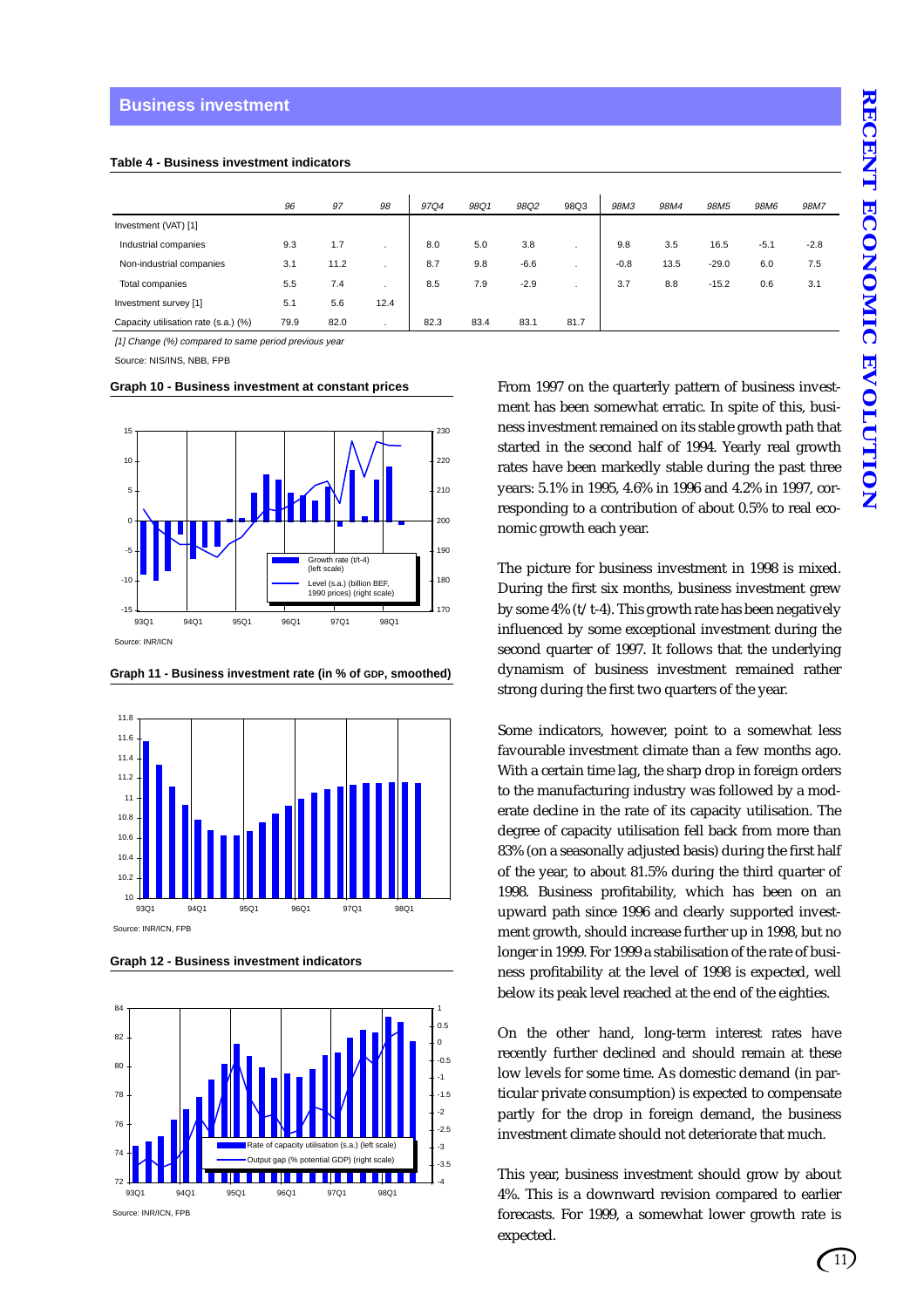# **Housing investment**

#### **Graph 13 - Activity in the residential housing sector**



Source: INR/ICN, NBB, FPB

**Graph 14 - Mortgage rate (in %)**



## **Stockbuilding**

**Graph 15 - Appreciation of stocks**



As a result of the cyclical downturn in housing investment from mid-1995 until mid-1996, a sharp negative real growth rate for housing investment (-4%) was noted for 1996 as a whole. The strength of the cyclical upward trend from mid-1996 till the end of 1997, led to a strong positive growth rate of 4.9% on average in 1997.

Some qualitative indicators, e.g. the quarterly survey results among architects concerning the volume of building plans and the monthly business survey in the construction sector, point to a more stable growth path in the course of 1998.

Mortgage rates are low and should remain so. Households' real disposable income should increase by about 2% on average over 1998-99, markedly faster than during the past five years. These factors should lead to positive housing investment growth rates for this and next year, of around 2.5 to 3.5%.

In 1996 and 1997 stockbuilding contributed negatively to economic growth. Quarterly national accounts for the first half of 1998 show a strong positive contribution of stockbuilding to economic growth. However, as a growing number of entrepreneurs consider their stock levels excessive, stocks should be reduced in the second half of 1998. On the whole, the contribution of stockbuilding to economic growth should be positive in 1998 in Belgium, as in most other European countries.

RECENT ECONOMIC EVOLUTION **RECENT ECONOMIC EVOLUTION**

## *12*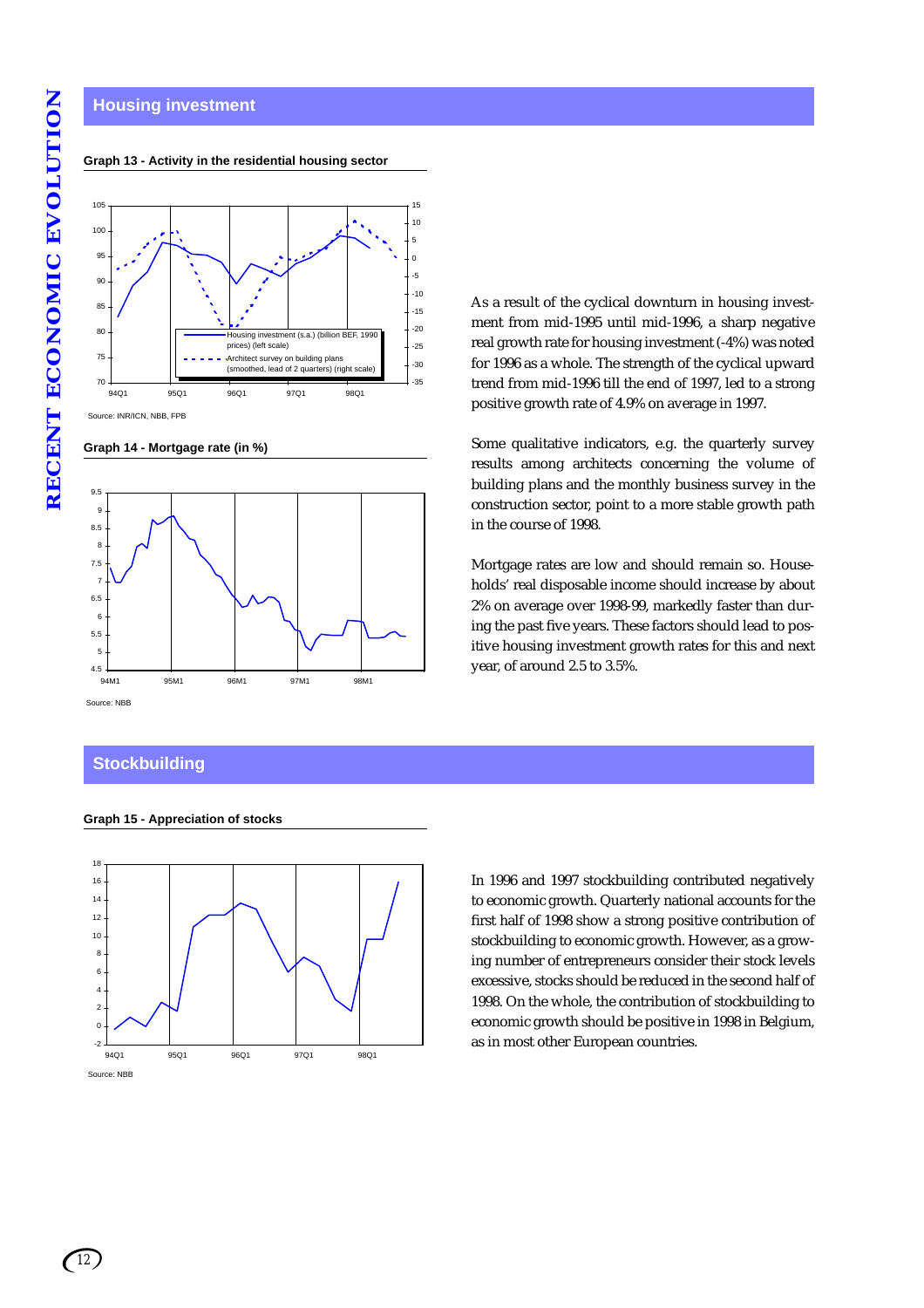|                      | 96  | 97   | 97Q3 | 97Q4 | 98Q1 | 98Q2   | 98M2 | 98M3   | 98M4 | 98M <sub>5</sub> | 98M6   | 98M7   |
|----------------------|-----|------|------|------|------|--------|------|--------|------|------------------|--------|--------|
| Exports - value [1]  | 4.9 | 13.1 | 18.0 | 12.6 | 11.1 | 8.6    | 9.3  | 13.5   | 4.1  | 9.5              | 12.1   | 3.3    |
| Imports - value [1]  | 7.7 | 10.9 | 12.3 | 13.0 | 11.5 | 7.0    | 12.1 | 13.0   | 4.5  | 4.4              | 12.0   | 7.1    |
| Exports - volume [1] | 2.1 | 7.5  | 10.8 | 6.3  | 6.9  | 6.9    | 5.6  | 9.8    | 1.4  | 8.0              | 11.3   | 4.1    |
| Imports - volume [1] | 4.2 | 4.6  | 4.1  | 7.2  | 9.9  | 7.4    | 10.2 | 14.0   | 4.0  | 6.1              | 12.1   | 10.3   |
| Exports - price [1]  | 2.7 | 5.3  | 6.5  | 5.9  | 4.0  | 1.5    | 3.6  | 3.2    | 2.7  | 1.3              | 0.6    | $-0.7$ |
| Imports - price [1]  | 3.4 | 6.1  | 8.0  | 5.4  | 1.5  | $-0.4$ | 1.7  | $-0.7$ | 0.5  | $-1.6$           | $-0.1$ | $-3.0$ |

[1] Change (%) compared to same period previous year

Source: INR/ICN, FPB

#### **Table 6 - Belgium - Balance of payments statistics**

|                                    | 96  | 97   | 97Q3 | 97Q4 | 98Q1 | 98Q2 | 98M1 | 98M2 | 98M3 | 98M4 | 98M <sub>5</sub> | 98M6 |
|------------------------------------|-----|------|------|------|------|------|------|------|------|------|------------------|------|
| Exports - goods [1]                | 5.2 | 12.2 | 17.9 | 13.4 | 9.6  | 8.6  | 6.7  | 6.4  | 15.6 | 7.5  | 6.3              | 12.0 |
| Imports - goods [1]                | 5.6 | 12.3 | 16.4 | 14.8 | 10.0 | 9.5  | 9.5  | 4.7  | 15.7 | 7.7  | 7.0              | 13.6 |
| Trade balance [2]                  | 328 | 360  | 106  | 79   | 75   | 101  | 33   | 24   | 18   | 36   | 35               | 29   |
| Exports - goods and services [1]   | 4.8 | 12.3 | 17.5 | 14.8 | 9.6  | 8.9  | 5.7  | 7.0  | 16.1 | 7.3  | 5.7              | 13.6 |
| Imports - goods and services [1]   | 5.2 | 12.0 | 16.5 | 14.7 | 11.1 | 9.2  | 10.7 | 5.8  | 16.6 | 7.6  | 7.1              | 12.8 |
| Goods and services balance [2]     | 327 | 380  | 89   | 99   | 83   | 102  | 30   | 31   | 22   | 35   | 32               | 36   |
| Exports - current transactions [1] | 1.8 | 10.6 | 14.8 | 13.3 | 9.6  | 9.2  | 5.9  | 7.8  | 15.2 | 7.5  | 8.0              | 12.1 |
| Imports - current transactions [1] | 1.9 | 10.2 | 14.3 | 12.5 | 10.9 | 10.0 | 10.3 | 6.7  | 15.3 | 8.9  | 8.9              | 12.1 |
| Current account [2]                | 340 | 403  | 93   | 131  | 73   | 88   | 23   | 29   | 22   | 31   | 27               | 30   |

[1] Change (%) compared to same period previous year; [2] Level in Billion BEF Source: NBB, FPB

#### **Graph 16 - Growth of exports and related indicator**



**Graph 17 - BLUE/UEBL foreign balances (4 quarters cumul, % of GDP)**



After a peak reached during the third quarter of 1997, export growth has declined gradually and foreign order books indicate that this slow-down is likely to continue during the second half of 1998. This situation reflects the sharp deceleration in world output and trade observed since the end of 1997 and more recently the depreciation of the dollar *vis-à-vis* the European currencies which implies a loss of competitiveness. An analysis per destination shows that while exports are still dynamic to Europe and America during the first part of 1998 (effects of the depreciation of the dollar and of the Brazilian crisis should not be visible before the end of the year), exports in value to Asia have dropped significantly (which is partially due to price decreases but probably also to negative volume effects). Conversely, import growth in volume has remained high during the last three quarters reflecting a buoyant internal demand.

As a consequence of the Asian crisis, export and import prices have declined steadily since the end of 1997, reflecting lower world demand and increased competition on international markets. The stronger slow-down in import price inflation (with even a negative growth rate for the second quarter of 1998) is mainly due to the fall in oil and commodity prices. As a result, and despite exports in volume growing at a slower pace than imports, the current account is expected to increase further this year.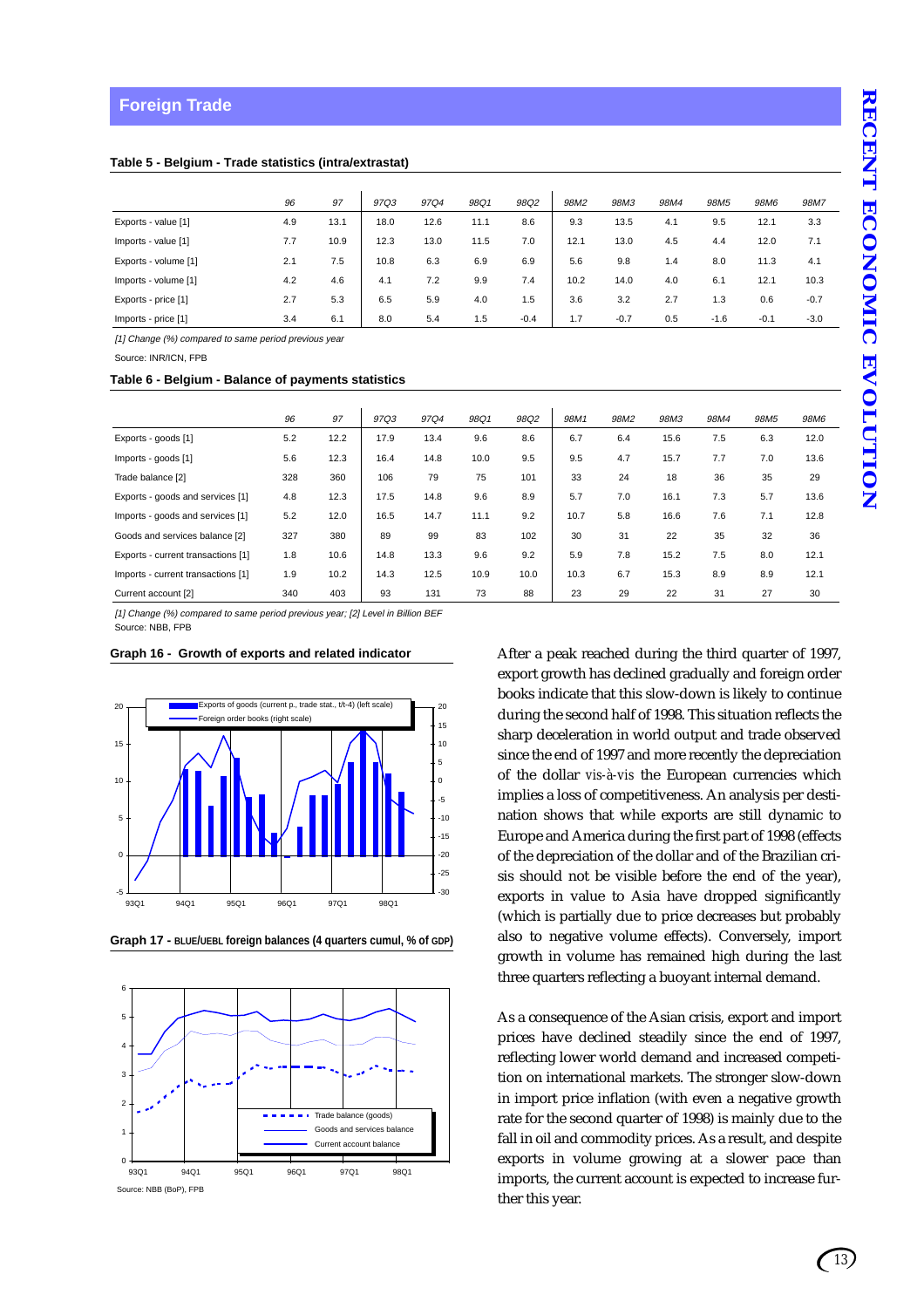#### **Labour market**

#### **Table 7 - Labour market indicators**

|                                | 96    | 97    | 97Q4  | 98Q1  | 98Q2  | 98Q3  | 98M <sub>5</sub> | <b>98M6</b> | 98M7  | 98M <sub>8</sub> | 98M9  | 98M10 |
|--------------------------------|-------|-------|-------|-------|-------|-------|------------------|-------------|-------|------------------|-------|-------|
| Unemployment (excl. older) [1] | 588.3 | 570.0 | 568.7 | 551.8 | 514.5 | 569.1 | 511.8            | 505.3       | 554.1 | 584.2            | 568.9 | 539.5 |
| Unemployment (incl. older) [1] | 679.9 | 683.9 | 688.6 | 674.8 | 644.5 | 701.9 | 642.0            | 636.4       | 686.3 | 717.1            | 702.3 | 674.4 |
| Unemployment rate-FMTA/MfET[2] | 13.7  | 13.2  | 13.2  | 12.8  | 11.9  | 13.2  | 11.9             | 11.7        | 12.9  | 13.6             | 13.2  | 12.5  |
| Unemployment rate-Eurostat [3] | 9.8   | 9.3   | 9.1   | 9.0   | 8.9   | 8.8   | 8.9              | 8.8         | 8.8   | 8.9              | 8.8   | 8.6   |

[1] Level in thousands; [2] In % of labour force of June 1996, not seasonally adjusted

[3] Seasonally adjusted, in % of labour force (Eurostat standard); recent figures of unemployment rate are based on administrative data and can be revised.

Source: RVA/ONEm, FMTA/MfET, Eurostat, FPB



#### **Graph 18 - Evolution of unemployment (incl. older)**

**Graph 19 - Evolution of employment**



The labour market has played a key role in the explanation of the change in the composition of growth that has been observed in the present cycle. Employment creation has remained relatively small up until 1996. But since the beginning of 1997 it has gradually become stronger to reach growth rates now that have not been observed since the 1988-90 cycle. Graph 19 indicates the strength of the recovery.

Employment creation has come earlier than in previous cycles and has also been stronger. Active labour market policies, wage moderation and - partly linked - a higher labour intensity of growth explain these phenomena. Moreover, further developments of part-time labour contribute to this job creation measured in the number of the people.

The employment figures further indicate that job creation among people younger than 21 and between 50 and 54 has been extremely strong and explain about 75% of total employment creation in the last available figures (first quarter of 1998). This may further indicate that labour supply has increased significantly (people entering earlier and leaving later), so that the drop in unemployment has not been to the same extent.

Nevertheless, unemployment (seasonally adjusted and using a broad definition, including the "older" unemployed) has dropped for the fifth consecutive quarter. The strongest falls have probably occurred during the first half of this year.

The employment creation figures already announced in previous forecasts (around 45,000 in 1998) are confirmed. Slower GDP growth should also affect employment growth in 1999. The fact that irregular employment creation has been strong, reflecting, inter alia, interim labour, may contribute to significantly slower employment growth next year.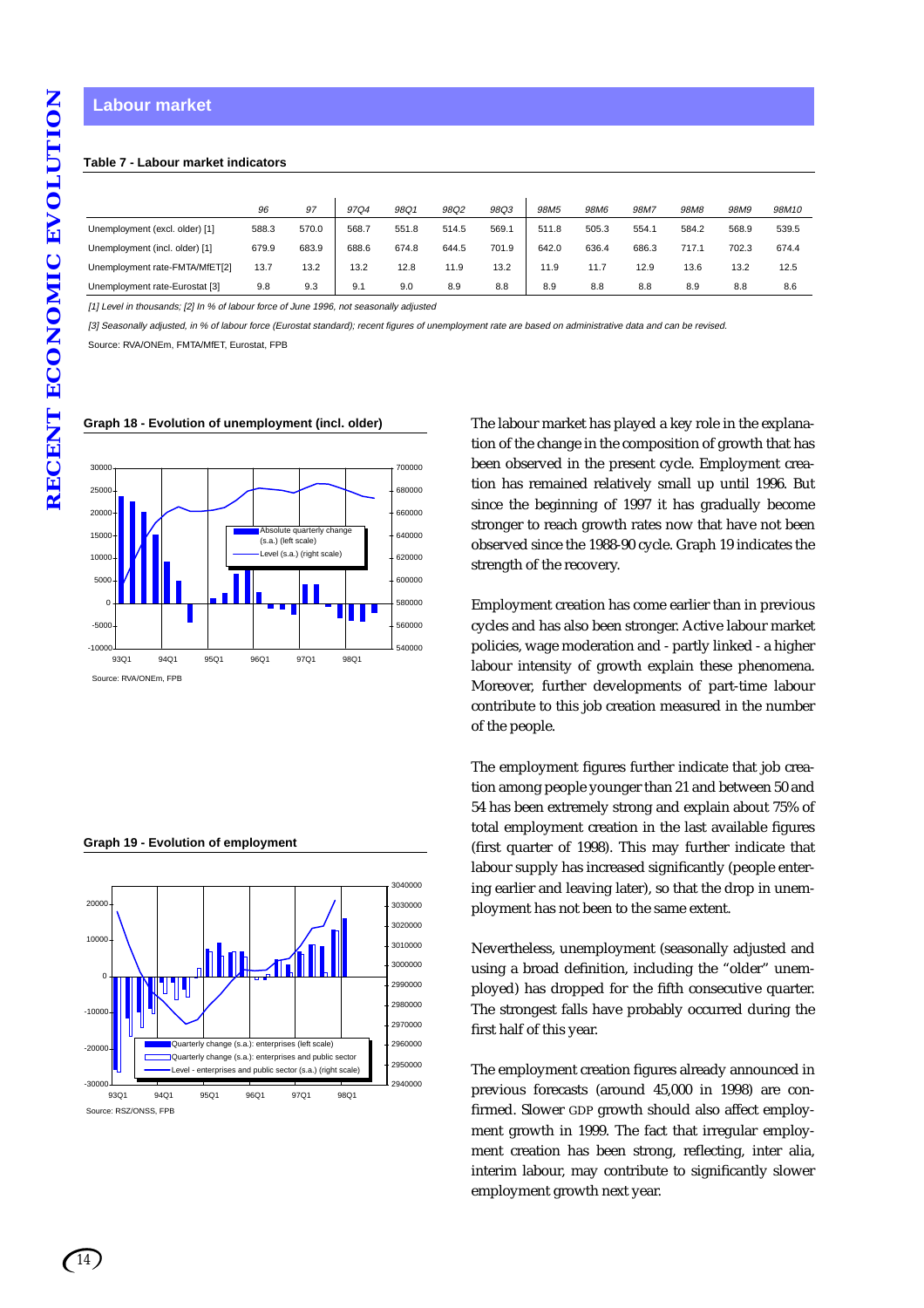#### **Prices**

#### **Table 8 - Inflation rates: change compared to the same period in the previous year, in %**

|                                | 96   | 97        | 97Q4 | 98Q1    | 98Q2    | 98Q3    | 98M <sub>5</sub> | 98M6    | 98M7    | 98M8    | 98M9    | 98M10   |
|--------------------------------|------|-----------|------|---------|---------|---------|------------------|---------|---------|---------|---------|---------|
| Consumer prices: all items     | 2.06 | <b>63</b> | 1.29 | 0.73    | 1.65    | 0.76    | 1.86             | 1.59    | 1.03    | 0.44    | 0.82    | 0.86    |
| Food prices                    | 0.62 | 2.20      | 3.28 | 2.06    | 4.59    | 0.49    | 4.85             | 3.85    | 1.52    | 0.03    | $-0.07$ | 0.01    |
| Non food prices                | 2.37 | .50       | 0.44 | $-0.79$ | $-0.08$ | $-0.41$ | 0.13             | $-0.04$ | $-0.06$ | $-0.74$ | $-0.43$ | $-0.42$ |
| <b>Services</b>                | 2.35 | .48       | 1.18 | 1.97    | 2.38    | 2.50    | 2.52             | 2.51    | 2.23    | 2.24    | 3.04    | 3.16    |
| Rent                           | 2.48 | .69       | 1.65 | 1.29    | 1.16    | 1.10    | 1.16             | 1.11    | 1.13    | 1.12    | 1.04    | 1.10    |
| "Health" index                 | 1.66 | .32       | 1.19 | 0.96    | 2.00    | 1.12    | 2.24             | 1.96    | 1.29    | 0.84    | 1.22    | 1.21    |
| Brent oil price in USD (level) | 20.4 | 19.1      | 18.7 | 14.3    | 13.3    | 12.5    | 13.9             | 12.4    | 12.2    | 11.9    | 13.4    | 14.5    |

Source: MEZ/MAE

#### **Table 9 - Monthly inflation forecasts**

|                                 | 98M1   | 98M2             | 98M3   | 98M4   | 98M <sub>5</sub> | 98M6   | 98M7   | 98M8   | 98M9   | 98M10  | 98M11  | 98M12  |
|---------------------------------|--------|------------------|--------|--------|------------------|--------|--------|--------|--------|--------|--------|--------|
| Consumer prices: all items      | 101.99 | 102.19           | 102.02 | 102.48 | 102.99           | 102.89 | 103.14 | 102.75 | 102.69 | 102.72 | 102.93 | 102.85 |
| Consumer prices: "health" index | 101.83 | 102.08           | 101.95 | 102.44 | 102.99           | 102.89 | 103.14 | 102.74 | 102.71 | 102.72 | 102.94 | 102.86 |
| Moving average "health" index   | 101.71 | 101.86           | 101.90 | 102.08 | 102.36           | 102.57 | 102.86 | 102.94 | 102.87 | 102.83 | 102.78 | 102.81 |
|                                 | 99M1   | 99M <sub>2</sub> | 99M3   | 99M4   | 99M <sub>5</sub> | 99M6   | 99M7   | 99M8   | 99M9   | 99M10  | 99M11  | 99M12  |
| Consumer prices: all items      | 103.03 | 103.17           | 103.05 | 103.44 | 103.93           | 103.80 | 104.01 | 103.67 | 103.63 | 103.71 | 103.88 | 103.79 |
| Consumer prices: "health" index | 103.07 | 103.24           | 103.11 | 103.53 | 104.04           | 103.94 | 104.17 | 103.77 | 103.72 | 103.74 | 103.93 | 103.82 |
| Moving average "health" index   | 102.90 | 103.03           | 103.07 | 103.24 | 103.48           | 103.65 | 103.92 | 103.98 | 103.90 | 103.85 | 103.79 | 103.80 |

Source: Observations (up to 98M10): MEZ/MAE; forecasts: FPB

#### **Graph 20 - Monthly inflation evolution in % (t/t-12)**







In January 1998 a new price index computation started (base year 1996 and new basket of products). Although inflation on average over 1998 will not be affected, this adjustment is to a large extent responsible for the erratic monthly pattern of the year-on-year inflation observed this year. For the two remaining months of 1998, this influence will play slightly downwards.

Underlying inflation (which is not affected either by this statistical adjustment, or by energy prices, food prices and indirect taxes), experienced an upward trend during the last months, probably as a result of extremely strong consumer demand in the first half year. Some factors point to a return of underlying inflation to lower levels (even below 1%) next year: the past depreciation of the dollar, low import prices, unit labour costs that remain under control and profit margins that are not expected to increase further in 1999.

Inflation, as measured by the general CPI, should amount to 1.0% this year and 0.9% in 1999. Because the health index excludes, *inter alia*, fuels, its growth rate should be somewhat higher: 1.3% in 1998 and 1.0% in 99.

Public-sector wages were adjusted (by 2%) for price changes in October 1997, and will not be adjusted this year. In 1999, public wages should be adjusted for price changes in June. This follows from the fact that, according to our new monthly forecasts, the pivot index for the public sector (103.14 at the moment) should be reached in April 1999, *i.e.*, two months later than forecast in the previous STU.

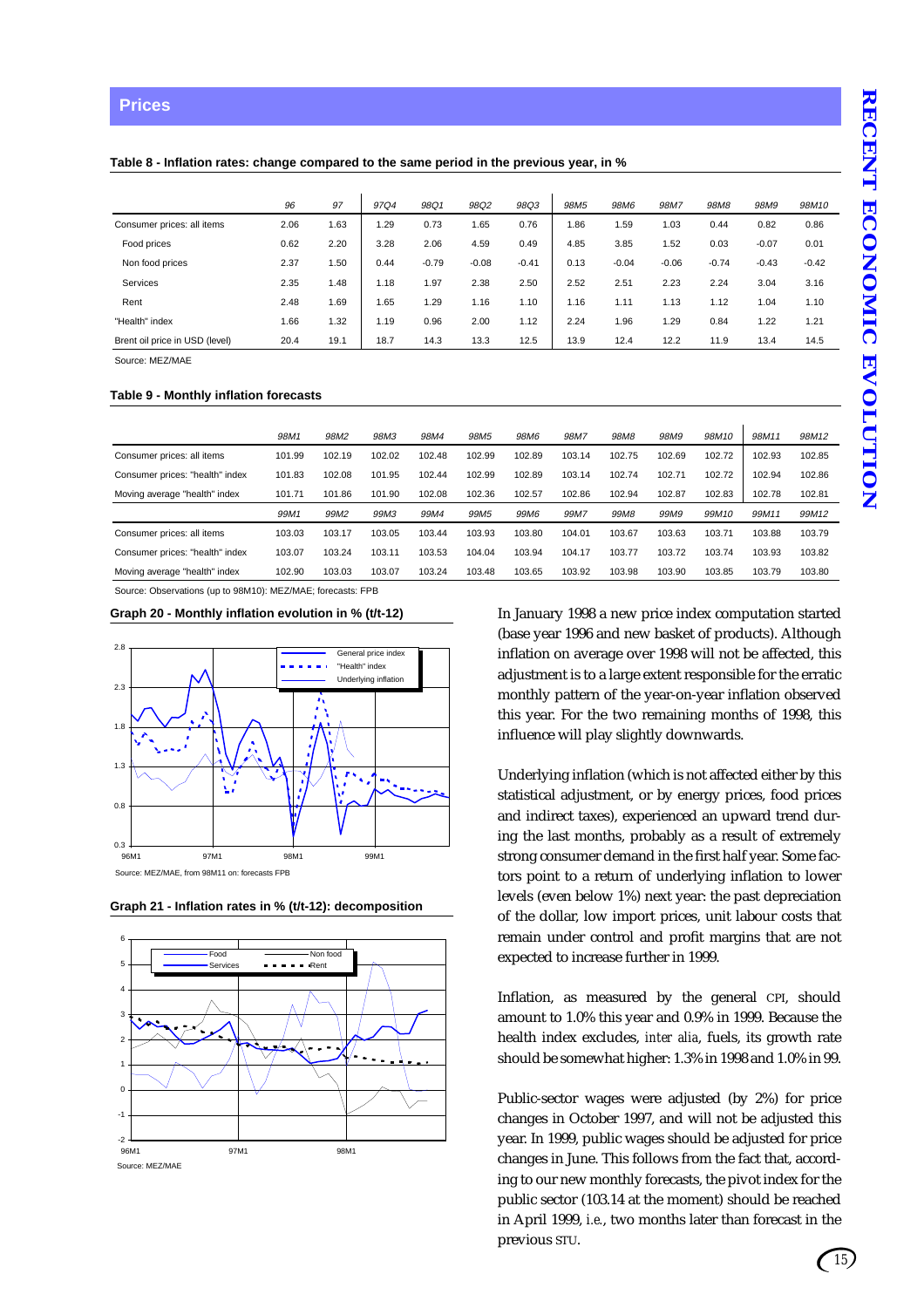#### **Table 10 - Interest rates**

|                                   | 96   | 97   | <b>97Q4</b> | <b>98Q1</b> | <b>98Q2</b> | <b>98Q3</b> | <b>98M5</b> | <b>98M6</b> | 98M7 | <b>98M8</b> | <b>98M9</b> | 98M10 |
|-----------------------------------|------|------|-------------|-------------|-------------|-------------|-------------|-------------|------|-------------|-------------|-------|
| Short-term rates (3 months)       |      |      |             |             |             |             |             |             |      |             |             |       |
| Belgium                           | 3.21 | 3.44 | 3.76        | 3.57        | 3.68        | 3.53        | 3.68        | 3.64        | 3.61 | 3.51        | 3.46        | 3.50  |
| Germany                           | 3.21 | 3.26 | 3.63        | 3.48        | 3.54        | 3.45        | 3.57        | 3.50        | 3.48 | 3.43        | 3.43        | 3.51  |
| Long-term rates                   |      |      |             |             |             |             |             |             |      |             |             |       |
| Belgium: traditional bonds (6+ y) | 6.30 | 5.59 | 5.54        | 5.03        | 4.96        | 4.57        | 5.03        | 4.90        | 4.82 | 4.61        | 4.29        | 4.23  |
| Belgium: 10 y benchmark OLO       | 6.49 | 5.75 | 5.61        | 5.12        | 5.03        | 4.63        | 5.09        | 4.96        | 4.88 | 4.66        | 4.34        | 4.28  |
| Germany (7-15 y)                  | 6.1  | 5.5  | 5.4         | 5.0         | 4.9         | 4.4         | 4.9         | 4.8         | 4.7  | 4.5         | 4.1         | 4.0   |
| Germany: 10 y benchmark           | 6.22 | 5.64 | 5.49        | 5.00        | 4.89        | 4.39        | 4.96        | 4.80        | 4.69 | 4.42        | 4.05        | 4.03  |

Source: NBB, Frankfurter Allgemeine Zeitung

#### **Graph 22 - Interest rate levels in Belgium, in %**



#### **Graph 23 - Interest rate differentials with Germany (in basis points)**



96M1 97M1 98M1 Source: NBB, Frankfurter Allgemeine Zeitung, Crédit Lyonnais

**Short-term rates**

During the third quarter of 1998, the extension of the financial crisis to Russia, and the decline in stock markets in industrialised countries have led investors to redirect capital to bond markets. As a result, nominal long-term interest rates declined further in United States (to 4.5% in October) and in most European countries. The fall was most pronounced in Germany (the 10-year benchmark dropped to 4.0% in October) leading to higher long-term interest rate differentials between Germany and the other European countries.

In United States, corporate bond yields have decreased less than long-term treasury rates. The increasing risk of a hard landing of the economy and the fragility of the world financial sector might have led the Federal Reserve to decrease its short-term official interest rates by 50 basis points between the end of September and mid-October, while three months ago a tightening in the US monetary policy was still mentioned as feasible.

Since the end of September, short-term interest rates have been reduced in most non Core-ERM countries. Due to lower European prospects for 1999, resulting from the deepening of the financial crisis, short-term interest rates in the Euro zone are now supposed to converge at the lowest level observed in Germany (3.3%). More and more voices are also calling for an interest-rate reduction in Europe in order to sustain internal demand in a context of reduced external demand. However, it is hardly probable that the Bundesbank will decide to relax its monetary policy before the start of EMU, as this would make the necessary convergence more difficult to achieve.

On the money markets, short-term interest rates in Belgium strictly followed the small drop in German rates during the third quarter 1998, and from September on, the spread nearly disappeared, reflecting financial markets' confidence in the bilateral parities between the two currencies. For long-term interest rates, the spread with German rates increased during the financial turmoil of this summer (up to 40 basis points beginning of October).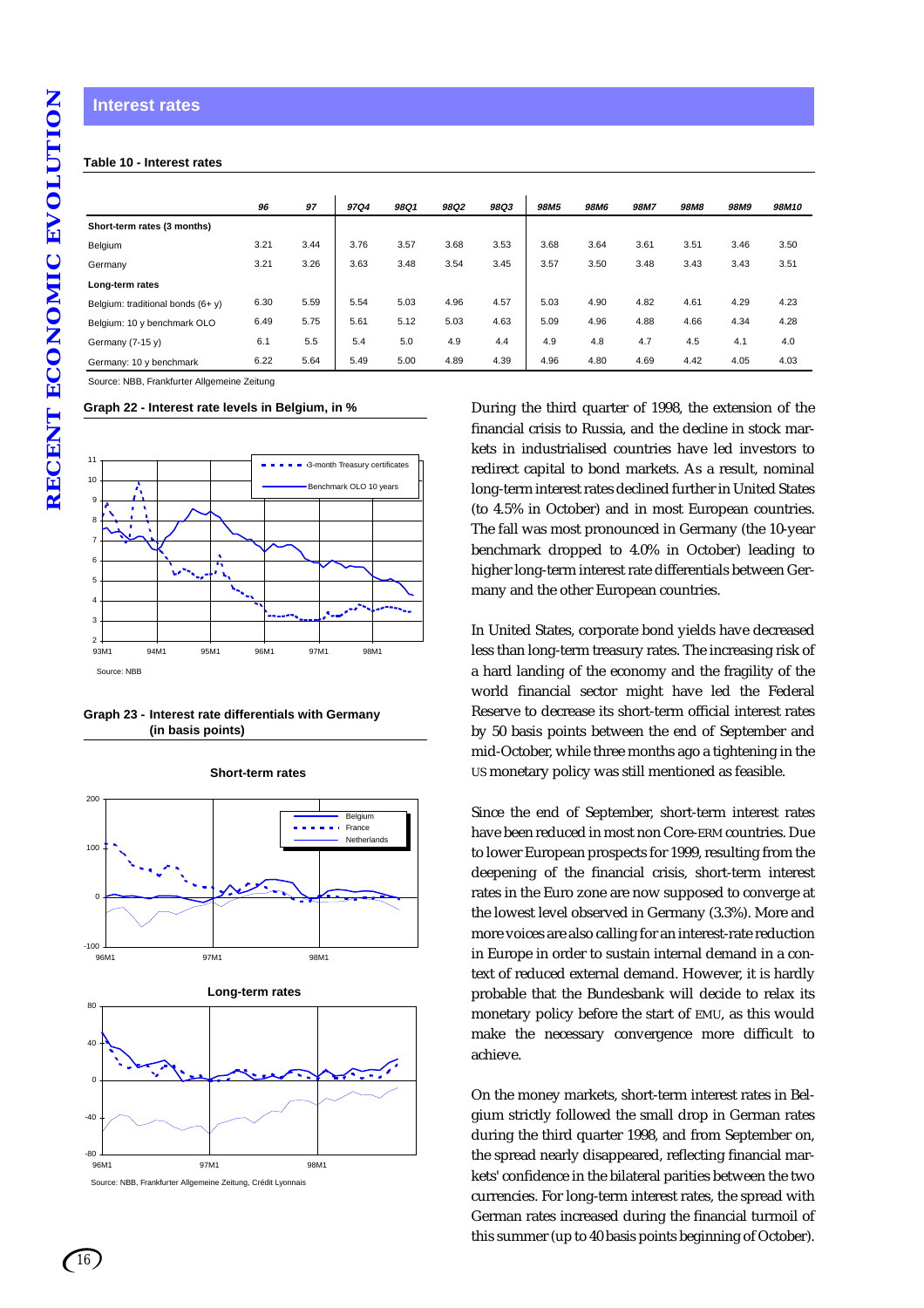|                 | 96    | 97    | 97Q4  | 98Q1  | 98Q2  | 98Q3  | 98M <sub>5</sub> | <b>98M6</b> | 98M7  | 98M8  | 98M9  | 98M10 |
|-----------------|-------|-------|-------|-------|-------|-------|------------------|-------------|-------|-------|-------|-------|
| Deutschemark    | 20.58 | 20.63 | 20.63 | 20.63 | 20.63 | 20.62 | 20.63            | 20.63       | 20.62 | 20.62 | 20.63 | 20.63 |
| French franc    | 6.05  | 6.13  | 6.16  | 6.16  | 6.15  | 6.15  | 6.15             | 6.15        | 6.15  | 6.15  | 6.15  | 6.15  |
| Dutch quilder   | 18.37 | 18.33 | 18.31 | 18.31 | 18.31 | 18.29 | 18.31            | 18.30       | 18.29 | 18.29 | 18.29 | 18.29 |
| Italian lira    | 2.01  | 2.10  | 2.11  | 2.09  | 2.09  | 2.09  | 2.09             | 2.09        | 2.09  | 2.09  | 2.09  | 2.09  |
| British pound   | 48.38 | 58.59 | 60.12 | 61.76 | 61.21 | 60.07 | 59.98            | 61.04       | 60.96 | 60.25 | 59.00 | 57.28 |
| American dollar | 30.96 | 35.78 | 36.22 | 37.53 | 37.01 | 36.36 | 36.63            | 36.96       | 37.09 | 36.87 | 35.11 | 33.81 |
| ECU             | 38.77 | 40.41 | 40.71 | 40.81 | 40.77 | 40.66 | 40.64            | 40.75       | 40.75 | 40.67 | 40.57 | 40.64 |
| Source: NBB     |       |       |       |       |       |       |                  |             |       |       |       |       |

**Table 11 - Exchange rate (Belgian francs per ...)**

**Table 12 - Nominal effective exchange rate of the Belgian franc**

|                                      | 96     | 97     | 98  | 97Q4   | 98Q1   | 98Q2  | 98Q3  | 98M6  | 98M7  | 98M <sub>8</sub> | 98M9  | 98M10 |
|--------------------------------------|--------|--------|-----|--------|--------|-------|-------|-------|-------|------------------|-------|-------|
| Level (Jan.92=100)                   | 105.1  | 100.7  |     | 100.7  | 100.5  | 101.0 | 101.9 | 101.4 | 101.4 | 101.8            | 102.5 | 102.9 |
| Growth rate [1]                      | $-2.0$ | $-4.2$ |     | $-3.1$ | $-1.5$ | 0.1   | 2.5   | 1.0   | 2.2   | 2.8              | 2.5   | 2.4   |
| Id. with constant rate till year end |        |        | 0.9 |        |        |       |       |       |       |                  |       |       |

[1] Change (%) compared to same period previous year

Source: NBB, FPB

**Graph 24 - Effective exchange rate (Jan. 92=100) and dollar rate**



**Graph 25 - Belgian francs per French franc and Deutschemark**



Exchange rates in the Asian countries hit by the crisis stabilised during the third quarter 1998, while since its devaluation, the rouble has lost nearly 70% of its value, and the yen has regained strength against the USD. The exchange rate of the dollar has depreciated by nearly 10% against the main European currencies, reaching less than 1.65 DEM in October against 1.80 DEM in July. This depreciation reflects rising concern regarding the impact on the US real economy of the deepening in the financial crisis in Asia, its contagion to Latin America as well as the US stock market falls. The reduction in short-term interest rates by the Federal reserve has probably also contributed to this depreciation.

The evolution of the exchange rate of the dollar against the Euro zone currencies is rather uncertain. However, due to the sharp deterioration in the US current account, the risks are clearly on the down side for the parity between the US dollar and the Euro, and will rely on the conduct of the monetary policy by the European Central Bank from 1 January 1999 onwards.

Despite the financial turmoil during the third quarter 1998, the bilateral exchange rates between the European currencies taking part in EMU have shown high stability, reflecting the credibility of the Euro in the financial markets. The Belgian franc remained stable against the other Euro zone currencies and the BEF effective exchange rate increased by  $0.9\%$  (t/t-1) during the third quarter 1998 because of the depreciation of the US dollar and the British pound.

## *17*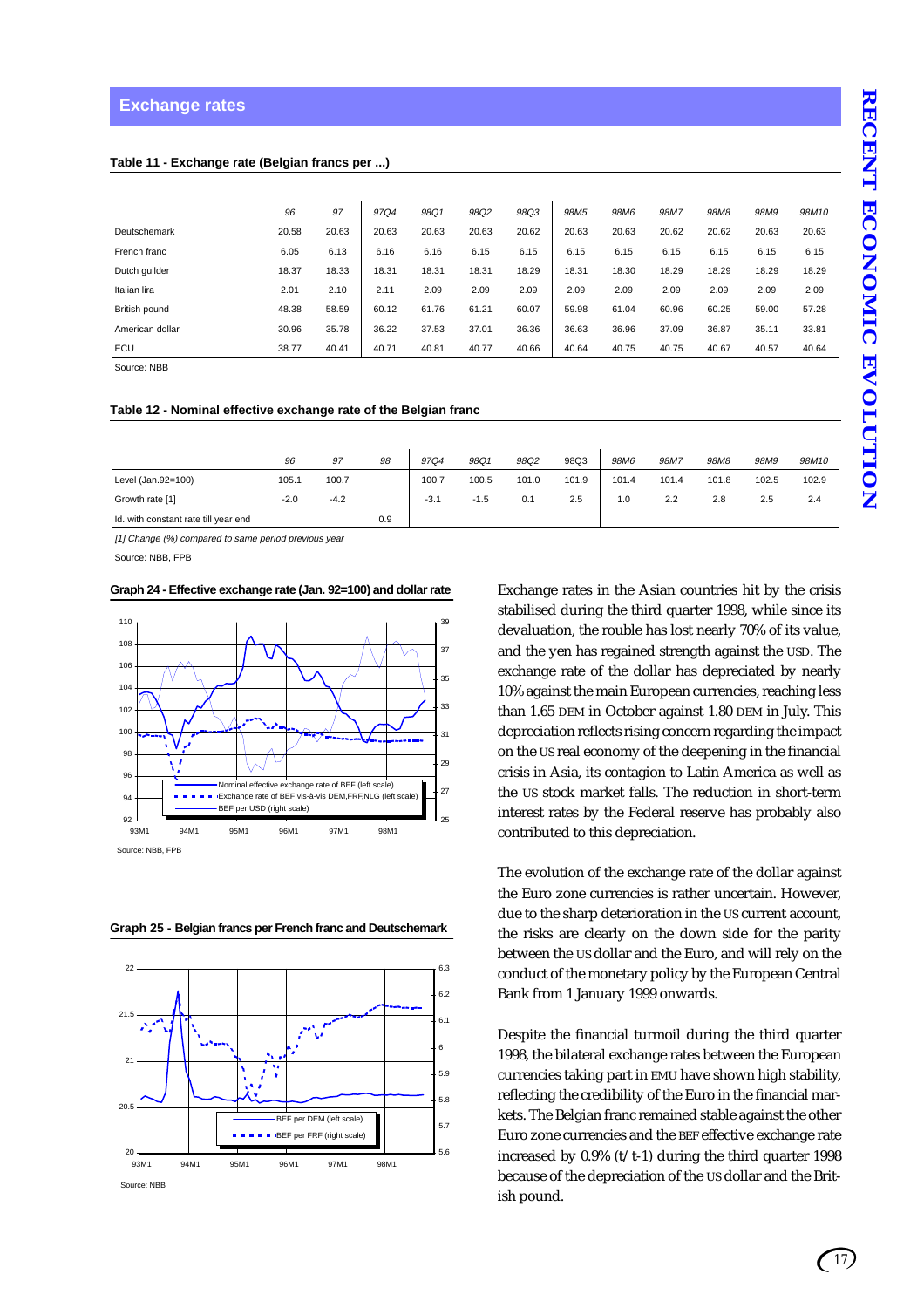#### **Fiscal indicators**

#### **Table 13 - Fiscal receipts (1)**

|                               | 96  | 97   | 97Q4 | 98Q1 | 98Q2 | 98Q3 | 98M4 | 98M <sub>5</sub> | 98M6    | 98M7    | 98M8 | 98M9   |
|-------------------------------|-----|------|------|------|------|------|------|------------------|---------|---------|------|--------|
| Total                         |     | 7.0  |      |      | 7.4  | 4.9  | 8.7  | 3.5              | 8.6     | 5.4     |      |        |
|                               | 3.8 |      | 9.1  | 6.7  |      |      |      |                  |         |         | 8.7  | 0.3    |
| Direct taxes                  | 3.2 | 7.4  | 10.1 | 5.6  | 8.3  | 5.9  | 7.2  | 8.2              | 10.3    | 5.9     | 12.6 | 1.3    |
| Withholding earned income tax | 4.0 | 5.5  | 5.6  | 6.3  | 2.7  | 6.2  | 45.7 | $-17.7$          | $-1.1$  | $-27.1$ | 63.4 | 5.2    |
| Advance payments              | 4.5 | 13.5 | 20.4 | 38.5 | 12.5 | 30.0 | 14.2 | 100.0            | $-25.1$ | 28.3    |      | 55.2   |
| Value Added Tax and excises   | 4.4 | 5.6  | 5.8  | 7.4  | 5.6  | 2.6  | 11.9 | $-2.0$           | 4.6     | 2.6     | 5.7  | $-1.2$ |
| Other                         | 3.5 | 7.9  | 11.0 | 6.3  | 8.3  | 6.3  | 7.4  | 7.1              | 10.5    | 6.8     | 12.1 | 1.2    |

(1) Change (%) compared to same period previous year

Source: MvF/MdF, FPB

#### **Graph 26 - Real total fiscal receipts (2)**



**Graph 27 - Real withholding earned income tax (2)**



**Graph 28 - Real advance payments (2)**



(2) Change (%) over past 12 months, compared to previous 12 month period, deflated by consumer price index

Tax receipts have been positively influenced by strong activity growth rates and the composition of growth. The real 12-month on 12-month growth rates have remained very high at around 6% since the beginning of the year. In the previous publications of the STU, it has been argued that the growth rates are unlikely to remain this high until the end of the year. Some signs of smaller growth rates have become visible since our July publication.

Receipts from value added taxes and excises have further grown, mainly under the influence of higher private consumption. The figure for the third quarter of 1998 is clearly lower than what has been observed during the first half of the year. This points to some weakening in private consumption growth.

Advance payments remained exceptionally good in July. It is likely that the October and December advance payments may be significantly lower, partly because the growth rates in these months in 1997 were already very high.

Withholding earned income taxes continued their strong growth rates. While wage moderation continues, the main influence must come from higher employment growth. This evolution is clearly positive for the outlook for the real economy for the rest of this year.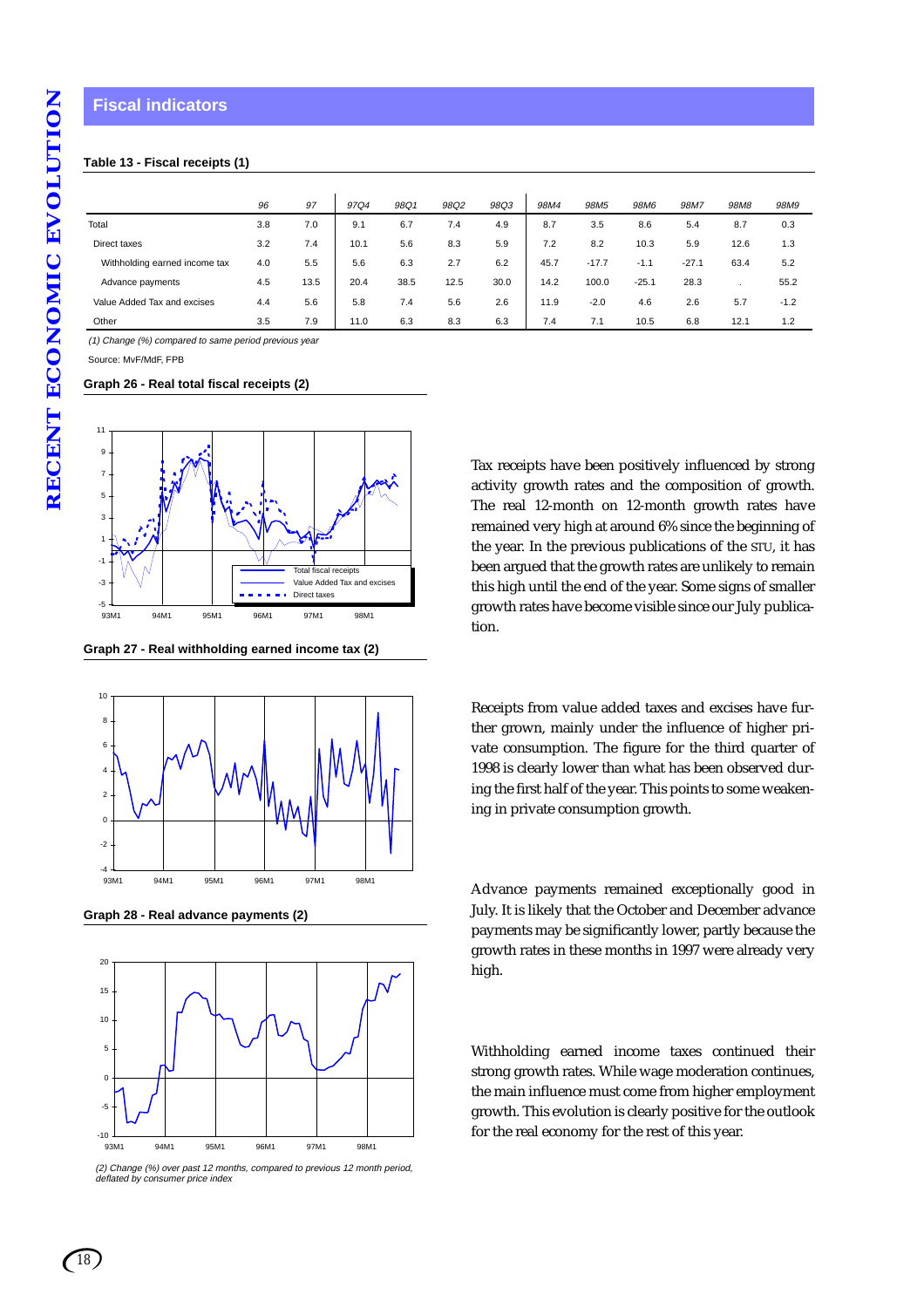## **The 1985 input-output table**

Since the 1994 legal reform of the Belgian statistical apparatus, the FPB is in charge of the construction of input-output tables. These tables describe the domestic production process and transactions in products within the economy. They display the product flows between sectors, with the rest of the world and the deliveries of sectors to the final demand. In that way they reflect the use and supply of products by branch.

The National Institute for Statistics used to produce these tables each five years. The last table concerned the year 1980. In the normal course of events the FPB should have started with the 1995 table. In order to respect those five-year gaps, the FPB decided to begin with the tables of 1985 and 1990. The 1985 table is ready now. It was adopted by the Scientific Committee for the National Accounts on 5 October 1998 and is available on diskette and on the Internet site of the FPB.

In order to fully understand the 1985 table, it is helpful to read the accompanying book "The 1985 Input-Output Table". This book includes two parts. The first part describes the notions used in the input-output table, and explains how the components of the final demand, the intermediate deliveries of the sectors and the components of the value added have been estimated. The second part of the book deals with some applications of input-output analysis. Some of these are mentioned below.

Only a moderate change in the sectoral production technology appears in comparing the 1985 table with the 1980 one. The consumption of chemicals, synthetic products and market services increased in the industry whereas the contribution of imported products to industrial production grew to the detriment of the value added. This shift is generated by outsourcing activities and globalisation. In addition, modernising the productive machinery and the wage policy of the beginning of the eighties increased profitability in most sectors.

The direct and indirect impact on total production of a change in the final demand for domestic products has been measured by calculating production multipliers by sector. So, an increase by 1 billion francs of the demand aimed at the construction sector led to an upsurge of total production by 1.4 billion francs. This multiplier differs from sector to sector. It is mostly higher for industrial products than for services. Employment multipliers have been calculated in the same way. They display the impact of the final demand for domestic products on total employment. For example, in 1985, an additional demand of 1 billion francs for transport equipment other than motor vehicles created 717 jobs, whereas a

demand of 1 billion francs addressed to the construction sector generated 617 jobs.

The relationship between the components of final demand and employment has also been evaluated. In 1985 private consumption provided 1.3 million people with a job, of which 80 per cent were in market services. This corresponds to 36 per cent of total domestic employment. Exports generated 1.2 million jobs. In industry, three quarters of the jobs depended on exports whereas, in market services, one third was related to exports. Nearly just as many people worked for exports in market services as in industry, although the latter accounted for 75 per cent of exported products. Investment produced 310,000 jobs, half of which were to be found in the construction sector.

The interdependence between sectors has been analysed by using cumulated costs. These are all the costs direct and indirect to be borne for the production of a final product. Except for the collective consumption of public services, that by definition consists almost only of value added, it appears that the private consumption has the highest content of cumulated value added, namely 62 per cent. Investment and exports contain only 45 per cent of value added, so that here, imports form the greatest part of the cumulated costs.

In the same way, the total employment needed to satisfy the final demand for domestic products, has been estimated. In 1985, 960,000 people were required to satisfy the final demand for industrial products, whereas employment in the industry amounted to 760,000. This implies that 200,000 people employed in market services were working for industry.

The interdependence between the Belgian economy and the rest of the world has been computed by combining input and output indicators. The petroleum refineries, the motor vehicle industry, the non-ferrous metals industry are sectors which depend the most on the rest of the world. Conversely, the distribution of natural gas, water and electricity, the building-materials and meatproducts industries rely almost entirely on the domestic market. Finally, it appears that, compared to 1980, the industry is more exposed to international competition, whereas market services maintain their relatively sheltered position.

*"Tableau entrées-sorties 1985. Une analyse des structures économiques de la Belgique". "De input-output tabel van 1985. Een analyse van de economische structuur van België". L. Avonds, J. Floridor, A. Gilot, C. Hambye, D. Rase, K. Verstegen. October 1998.*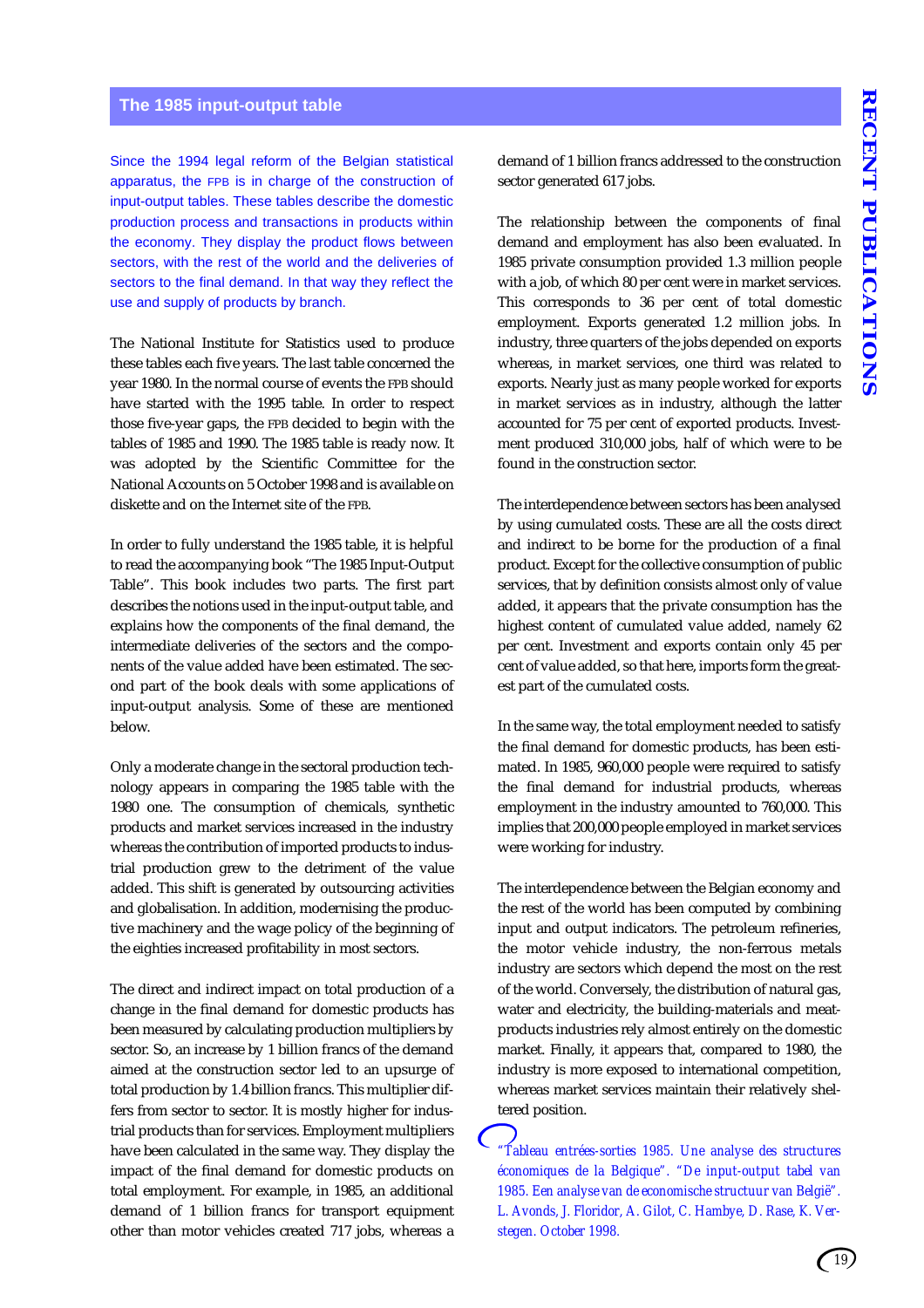## **Differences in growth of value added and employment between Belgian firms: the role of innovation and group membership**

The paper studies the impact of product, process and combined product and process innovations on firm growth, both in terms of (sector price deflated) value added and average employment, while holding constant various growth-related characteristics of firms. It also compares the growth performance of firms that see themselves as independent units with those that, as a subsidiary or parent company, are part of a group. This paper, made within the framework of the SSTC-program on "relocation, innovation and employment", makes use of a survey answered by 466 firms located in Belgium. This survey was organised in december in collaboration with the KUL and UCL.

Using simple OLS and SUR (Seemingly Unrelated Regression) techniques, a reduced form growth specification is estimated that is consistent with recent theories in industrial organisation about active learning and selection. These theories emphasise the importance of differences between firms in capacity to learn and efficiency. They predict that firm age and size are negatively correlated with growth, positively with labour productivity. Besides this, some variables are included to check for other existing theories particularly relevant for a small open economy: the theory of comparative advantages, the influence of real exchange-rate fluctuations and the product life-cycle theory.

In this broad theoretical context, innovation can have a positive effect on growth rates, both because it generates a new product life-cycle, and because innovations are associated with learning processes, during which productivity rises sharply. More specifically we predict a more rapid growth of value added than employment at the firm level, as a consequence of all types of innovation.

Our regressions, based on yearly growth rates for the period 1990-1996, confirm that age, and (particularly) size are negatively related with growth of value added and employment in Belgium. A high capital intensity is found to have a positive impact on growth, while a high share of blue-collar workers has a negative one. The fact that a firm is an independent unit also has a negative impact on growth in the group of industrial firms. In the industrial sector, independent units were found to be less innovative, less export-oriented, less capital-intensive and employing more blue-collar workers.

Combined product and process innovations had a significant positive effect on growth for industrial firms. As predicted, their effect on value-added growth was larger than that on employment growth. The effect of combined innovations was larger for firms exporting more than 50% of their turnover. For the latter group of industrial firms, as well as for firms in the trade sector, process innovations had a positive impact on value added and employment growth. Product innovations that did not imply process changes were not found to have a significant positive effect on growth of value added or, employment in the industry, trade and service sectors.

*"Verschillen tussen ondernemingen in groei van toegevoegde waarde en tewerkstelling in België: de rol van innovatie en groep-lidmaatschap".*

*Bart Van den Cruyce, Working Paper, 9-98 December 1998.*

#### **Macro-economic impact of reductions in non-wage labour costs**

Earlier this year, the Belgian government submitted an "Employment Action Plan" to the European Commission. One of the policy actions proposed in this Plan refers to an additional reduction of employers' contributions to social security. In this working paper an estimate is made of the macro-economic repercussions with respect to employment, economic growth and public finances that may be expected from this measure.

In the Employment Action Plan, non-wage labour costs would be gradually reduced over the period 1999-2004, the total reduction (with respect to a baseline projection at constant policy) amounting to 108 billion francs in 2004. Part of this overall package (more than 12%) is destined for the "non-profit" sector and is conditioned by a net increase in employment in this sector. Half of the remaining budget will be used to extend the existing flat-rate reduction for blue-collar workers to all employees and to gradually increase its level. The other half will be made available subject to the conclusion of sectoral agreements for employment, to be negotiated by the social partners.

The simulation was performed by means of the macrosectoral model HERMES for the period 1999-2006. According to this exercise, the measure would increase total employment by 1.3% (50,000 units) in 2004. On the one hand, this result may be explained by a relative increase in the labour intensity of production following the less rapid increase in domestic labour costs and by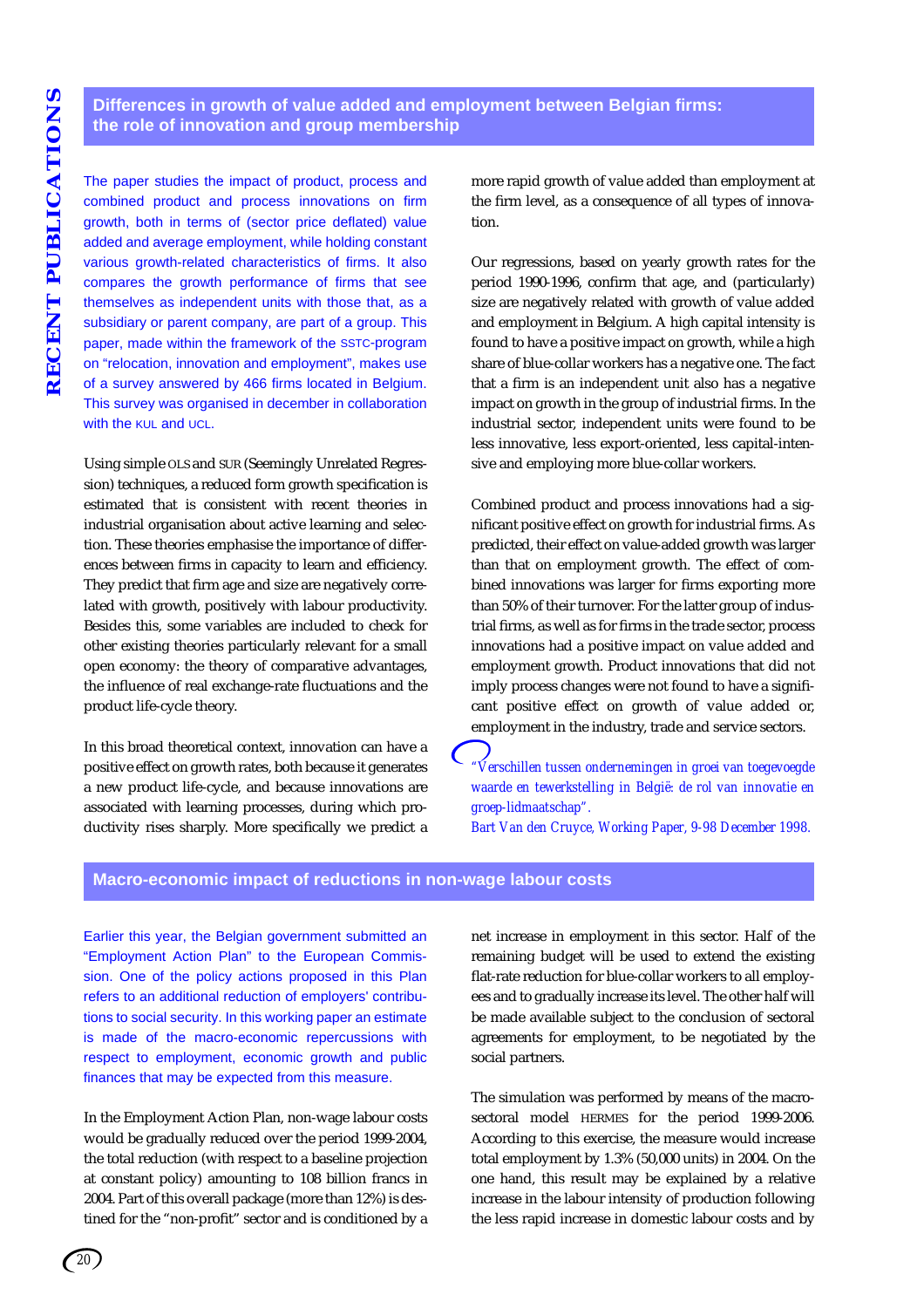stronger GDP growth, sustained both by more buoyant net exports and by stronger growth in the domestic components of final expenditures. On the other hand, part of this increase must also be credited to the relative mix of the policy measures: reductions are targeted rather to the market services sectors, where factor substitution is more pronounced and more swift, and to the non-profit sector, where there is more scope for making subsidies conditional on net increases in employment that would not have occurred otherwise, thereby reducing the deadweight losses that normally accompany this type of measures.

In this exercise no alternative financing of social security was assumed (none is envisaged in the Belgian Employment Action Plan). In 2004, after taking account of all induced macro-economic effects, the net financing capacity of the Social security system would decrease by 93 billion francs and the net financing capacity of Central government (Federal government, Communities and Regions) would increase by 32 billion francs, resulting in a net increase of the overall General government borrowing requirement of 59 billion francs (to be compared with an initial cost of 108 billion francs before feedback effects). In other words, the measure may be seen as being "self-financed" to the extent of 45%, the initial (ex ante) cost per extra job created of 2 million francs being reduced to a macro-economic (ex post) cost after feedback effects of 1.1 million francs.

*"Macro-economische impact van bijkomende patronale bijdrageverminderingen in het Belgisch Actieplan voor Werkgelegenheid". "Impact macro-économique des réductions supplémentaires de cotisations patronales du Plan d'Action Belge pour l'Emploi". F. Bossier, K. Hendrickx, C. Streel. Working Paper 7-98, September 1998*

## **Economic and Environmental Consequences of Fiscal Measures for Energy Products in the European Union**

This Working Paper presents an evaluation of the economic and environmental consequences of European harmonisation proposals, regarding the taxation of energy products, drawn up by the Commission in 1996 and early 1997. The Paper is a revised version of a study carried out for the Services of the European Commission in 1997.

In the study, two types of measures are considered. The first type defines minimal excise rates on energy products, as well as their evolution. Member countries are supposed to apply the higher of two rates, the effective (existing) rate and the minimal (proposed) rate. Member States are left free to apply rates higher than those proposed by the Commission. If actual rates are higher than those proposed, they must not be revised downwards, so as to avoid downward fiscal competition between Member States. The rise in tax rates is applied progressively over five years. Generally, these measures should not lead to substantial increases in existing tax rates.

Within the first type of measures, two cases are defined. In the first case, certain Member States receive a twoyear dispensation regarding the increased minimum excise rates. In the second case, one assumes that industrial sectors are taxed at a level 20% lower than in the first case. These two cases are evaluated both with and without accompanying fiscal reform measures in favour of employment.

In the second type of measures (or third case), Member States increase their effective tax rates up to the same growth rate of the new EC minimum levels. In this more technical scenario, we have much higher increases in excise rates than in the first group of cases. Once more, this case is evaluated both with and without accompanying fiscal reform measures in favour of employment.

Finally, we evaluate the effects of the Commission's February 1997 energy tax proposal. The differences introduced in this proposal, as compared to case one of the first type of measures, can be summarised as follows :

- Excise tax rates on motor fuels have been lowered ;
- Exemptions for energy intensive industries are implemented (as provided in article 15, paragraph 2 of the Commission's Revised Proposal).

In each of the above cases, the tax proceeds may be recycled into either reductions in budget deficits, leading to reductions in interest rates, or reductions in employers' social security contributions.

In general, the more realistic cases (cases one and two, as well as the February 1997 proposal), when tested with accompanying fiscal reform measures, have positive effects on GDP, while leading to only slight increases in inflation. These measures have positive effects on employment, and allow for reductions in  $CO<sub>2</sub>$  emissions. Finally, notwithstanding the ex ante fiscal neutrality of the measures, the scenarios lead to slightly positive effects on public finances.

*"An Evaluation of Fiscal Measures for Energy Products in the European Union. Results from the HERMES-Link System", F. Bossier, L. Lemiale, S. Mertens, E. Meyermans, P. Van Brusselen, P. Zagamé. Working Paper 8-98, October 1998.*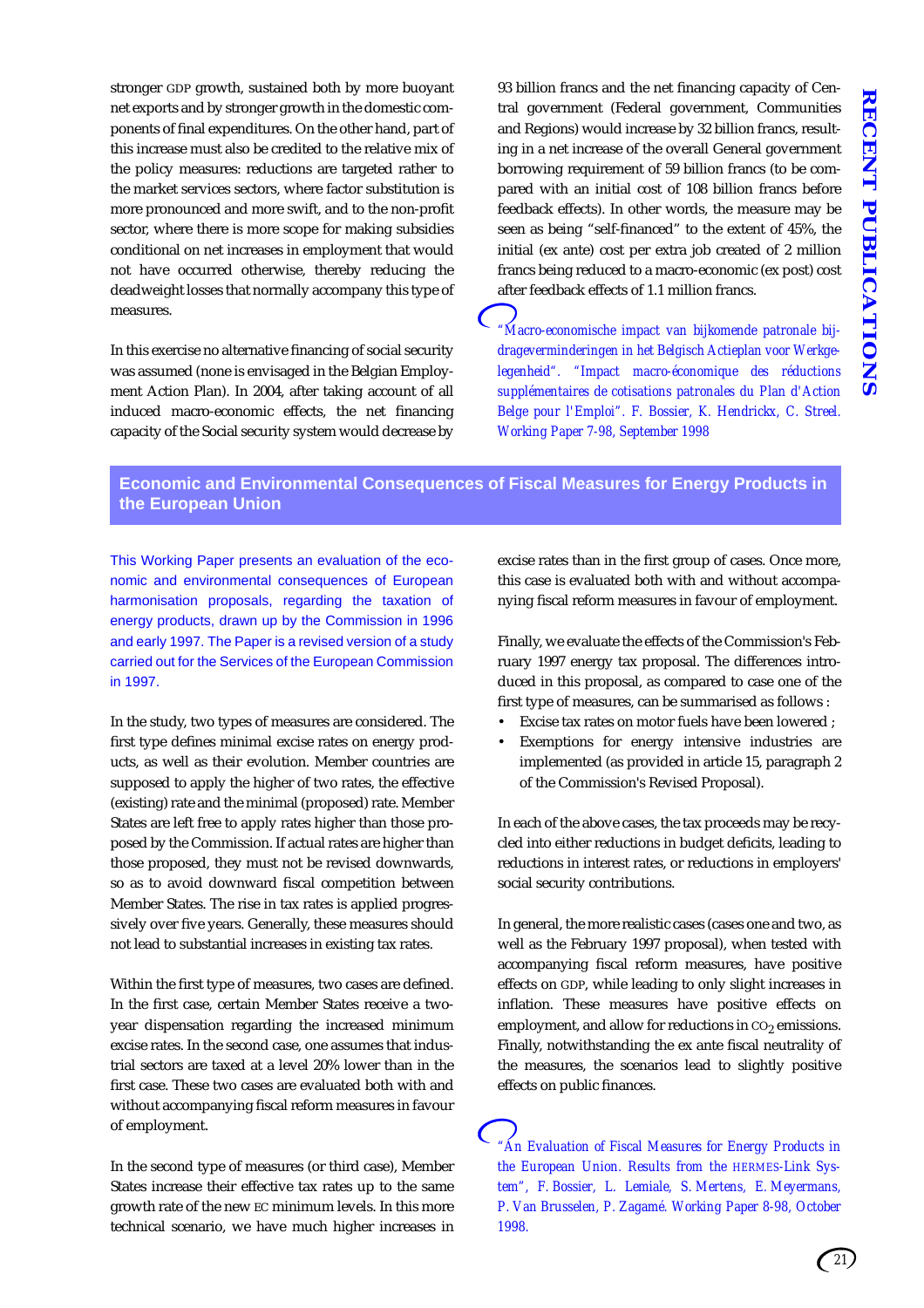#### **Other Recent Publications**

Medium-Term Economic Outlook 1998-2003, April 1998 (available in Dutch and in French).

Economic Forecasts 1999, July 1998 (available in Dutch and in French).

Working Paper 4-98, June 1998.

B. Van den Cruyce,

"Deelname door Belgische ondernemingen aan de mondialisering, investeringen in het buitenland en toelevering vanuit het buitenland, een vergelijking". "Participation des entreprises belges au processus de mondialisation, via leurs investissements et la sous-traitance à l'étranger, une comparaison".

#### **Forthcoming Publications**

#### Sustainable development on a world scale

This paper presents concise and recent information on the current state of implementation of Agenda 21 for sustainable development. Agenda 21 is the Earth Plan towards improved living standards for all in the 21st century which was adopted in Rio by the United Nations in June 1992 after years of long and difficult negotiations. It summarises progress and failures met since Rio in the world-wide implementation of actions of this Plan, ranging from local to global, in the social, economic, environmental and institutional fields. The paper collects data considered in the broad sense, including the outcome of international negotiations, indicators of the world's environment and development, other knowledge about the present trends at the global level and lessons based on experiences.

#### Belgian Federal Report on sustainable development

The Report reviews the implementation of Agenda 21 in Belgium. The context and content of the Federal Report are largely determined by the Law on the Coordination of the Federal Policy on Sustainable Development of 5 May 1997, which aims to improve the planning and management system at governmental level and charges the FPB with drawing up such a report every two years.It describes and analyses social, economic and ecological aspects of sustainable development in this country and the evolution of related federal policies since 1992. A framework for the appraisal of alternative future developments according to a number of relevant scenarios is proposed.

#### Macrosectoral effects of tradable permits on  $co<sub>2</sub>$  emissions

Tradable permits are today considered to be a central instrument for mitigating GHG emissions, besides fiscal and regulatory measures. The study proposes an evaluation of the macrosectoral impacts of tradable permits using an applied general equilibrium model for the Belgian economy. Technical simulations are undergone in which permits are combined with fiscal measures (carbon tax and reduction in social contributions on labour).

Working Paper 5-98, July 1998.

Working Paper 6-98, July 1998.

gelegenheid".

Algemene directie van het Federaal Planbureau, Direction générale du Bureau fédéral du Plan, "Macro-economische determinanten van de werk-

"Déterminants macro-économiques de l'emploi".

C. Streel, I. Bracke, M. Saintrain, F. Vanhorebeek, "Effets macro-économiques et budgétaires de l'application du taux de TVA réduit à certains services". "Macro-economische en budgettaire effecten van

een BTW-verlaging op bepaalde diensten".

#### Demographic ageing and the financing of Social security: a sustainable challenge?

Reports of the two-day conference organised by the FPB, on 2 and 3 December 1997, in Brussels.

In order to enhance their value and keep in mind the diverse and rich contributions to this colloquium the summaries of the interventions are published. The main ideas advanced give a broad spectrum of the questions arisen by the subject: acute and updated analysis of the demographic factors, global approach of the financing in the long run of Social security schemes, more specific analyses of the latest Pension reform and of the incidence of ageing on the Health scheme. Experts gave their points of view and reacted to the analyses of the FPB.

#### Belgian economic policy in the third stage of Economic and Monetary Union (EMU)

This paper presents the main objectives and instruments of the economic and structural policy coordination that is taking place in the European Union, as well as the respective "roles" and efficiencies of the monetary, budgetary and income policies for regulating business cycles during the third stage of EMU. Finally, the consequences of Economic and Monetary Union for macro-economic and structural policy in Belgium are analysed.

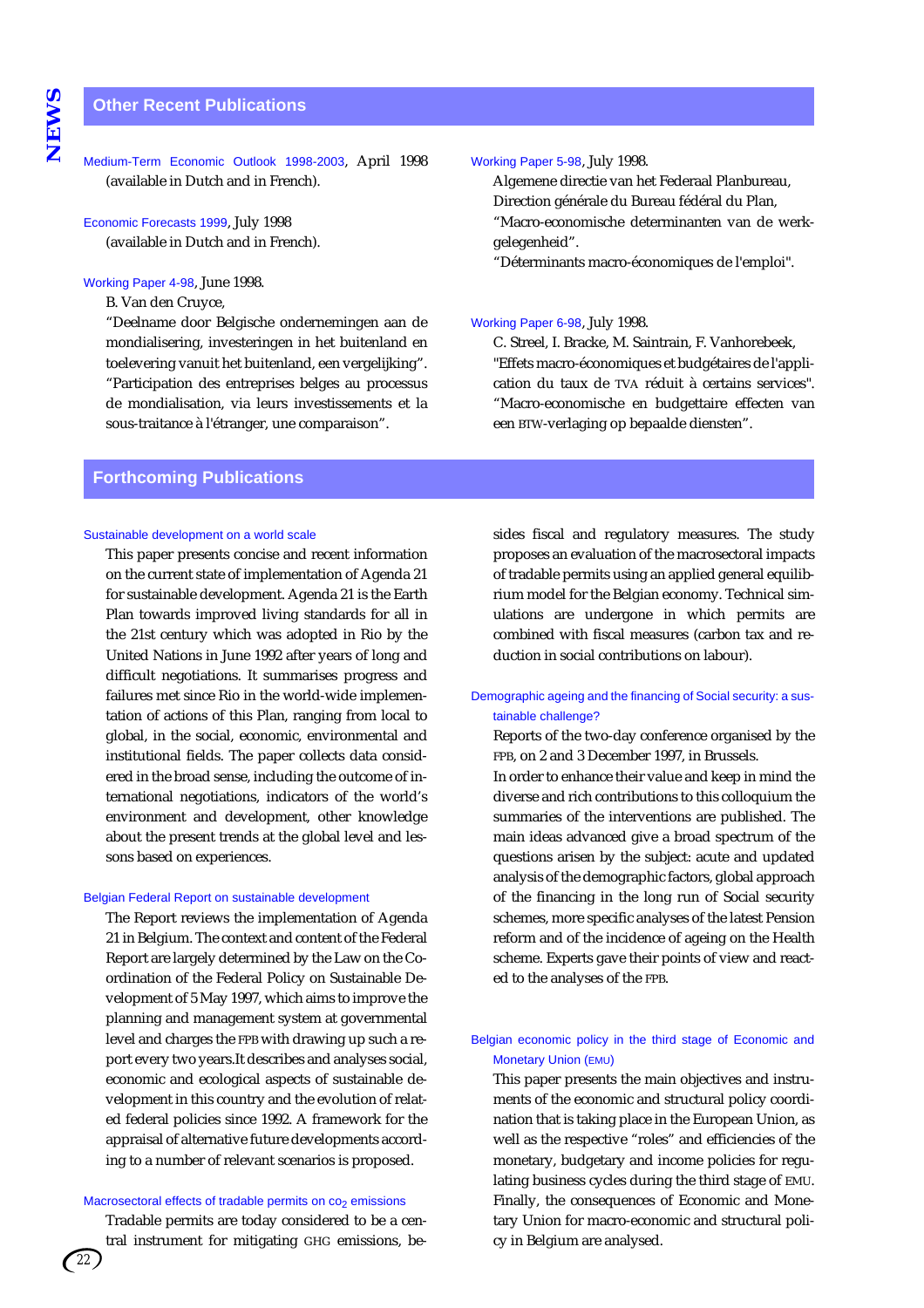## **Recent history of major economic policy measures**

| October 1998     | The Federal Government presented its 1999 Budget. The primary surplus for the overall government<br>should remain 6%. Tax brackets will be price-linked from 1999 onwards. Most of the supplementary re-<br>ductions of employers' contributions to Social security for 1999 (see April 1998) should only start in July.<br>A number of social transfers to households have been somewhat increased and direct taxation has de-<br>creased a little for married couples.                                                                                                                                                                                                                                                                                |
|------------------|---------------------------------------------------------------------------------------------------------------------------------------------------------------------------------------------------------------------------------------------------------------------------------------------------------------------------------------------------------------------------------------------------------------------------------------------------------------------------------------------------------------------------------------------------------------------------------------------------------------------------------------------------------------------------------------------------------------------------------------------------------|
| September 1998   | The social partners agreed on the CRB/CCE report that defined the maximum growth rate for nominal la-<br>bour costs per hour at 5.9% over 1999-2000 combined.                                                                                                                                                                                                                                                                                                                                                                                                                                                                                                                                                                                           |
| May 1998         | The EU-Brussels Summit has decided that 11 countries will participate in European Monetary Union from<br>January 1999 onwards: Austria, Belgium, Finland, France, Germany, Ireland, Italy, Luxembourg, the Neth-<br>erlands, Portugal, Spain. At the same time, the Executive Board of the future European Central Bank has<br>been nominated, with Mr. W. Duisenberg being the first chairman.<br>Part of the agreement was that the Belgian primary surplus should remain close to 6% of GDP in the medi-<br>um term.                                                                                                                                                                                                                                 |
| April 1998       | The Belgian Government has presented the National Action Plan for Employment to the European Union.<br>Particular attention is given to: (i) an extension of the reduction in employers contribution to social security<br>(an additional 18 Billion BEF per year from 1999 to 2004); (ii) more pronounced active labour market poli-<br>cies and (iii) further measures in the area of training and learning.                                                                                                                                                                                                                                                                                                                                          |
| October 1997     | The 1998-Budget was presented to the Parliament. Employers' contributions are to be cut by a further 6<br>billion BEF in 1998, and by 12 billion in 1999. The Justice Department is to receive an extra 4 billion BEF.<br>Three one-off receipts: 8 billion from a third telephone operator; 2.4 billion from pharmaceutical compa-<br>nies and 1.5 billion from electricity producers.                                                                                                                                                                                                                                                                                                                                                                 |
| <b>July 1997</b> | Changes in the pension system for the private sector were introduced. Men and women will gradually<br>٠<br>be treated equally in the calculation of their pension.<br>The EU-Amsterdam Summit extended the "Stability and Growth Pact" to include an employment<br>٠<br>chapter. Countries with budget deficits above 3% of GDP could receive fines between 0.2% and 0.5%<br>of GDP unless there are exceptional circumstances (e.g. an economic recession).<br>The Federal Government extended and changed the criteria for Maribel: reduction of employers' so-<br>٠<br>cial security contributions are based on the 'blue-collar intensity <sup>a</sup> of each company; the total reduction<br>of contributions is increased from 18 to 25 billion. |
| December 1996    | The Federal Government decided that the maximum increase of the wage cost rate (per hour) would be<br>6.1% over 1997-98, as the Social partners were unable to reach an agreement earlier.                                                                                                                                                                                                                                                                                                                                                                                                                                                                                                                                                              |
| October 1996     | The Federal budget 1997 was presented to Parliament. The major measures were:                                                                                                                                                                                                                                                                                                                                                                                                                                                                                                                                                                                                                                                                           |
|                  | Increase in excise taxes on petroleum and tobacco products and alcohol;<br>$\bullet$<br>Non-indexation of tax brackets in 97 and 98.<br>٠                                                                                                                                                                                                                                                                                                                                                                                                                                                                                                                                                                                                               |
| August 1996      | Three framework laws gave the Government extensive powers to encourage employment and competi-                                                                                                                                                                                                                                                                                                                                                                                                                                                                                                                                                                                                                                                          |
|                  | tiveness, as well as in the area of budgetary policy with a view to joining EMU and modernising the social<br>security system. One of the laws defined a wage norm providing for a minimum and maximum increase<br>of the hourly compensation.                                                                                                                                                                                                                                                                                                                                                                                                                                                                                                          |
| October 1995     | Federal Budget 1996 was presented with the main measures as follows:                                                                                                                                                                                                                                                                                                                                                                                                                                                                                                                                                                                                                                                                                    |
|                  | Excise taxes on petroleum products were increased, "tax" on diesel cars<br>٠                                                                                                                                                                                                                                                                                                                                                                                                                                                                                                                                                                                                                                                                            |
|                  | The 20.5% VAT rate was increased to 21% from January 96 onwards;<br>٠<br>The withholding tax rate was increased to 15% from January 1996 onwards (after increases from 10%<br>٠                                                                                                                                                                                                                                                                                                                                                                                                                                                                                                                                                                         |
|                  | - see January 90 - to 10.3% in July 1993 and 13.39% in the beginning of 1994);<br>Extension of the number of "low paid workers" entitled to benefit from lower social security contri-<br>٠<br>butions to workers with a gross wage of up to 60,000 BEF per month (applied from April 96 onwards).                                                                                                                                                                                                                                                                                                                                                                                                                                                      |
| January 1994     | The 19.5% VAT rate was increased to 20.5%. Excise duties on petroleum and tobacco products were also<br>increased.                                                                                                                                                                                                                                                                                                                                                                                                                                                                                                                                                                                                                                      |
| November 1993    | The Federal Government presented its 'Global plan'. The main measures were as follows:                                                                                                                                                                                                                                                                                                                                                                                                                                                                                                                                                                                                                                                                  |
|                  | A new price-index was defined (the so-called 'health-index') as the CPI excluding: petroleum and to-<br>٠<br>bacco products, alcohol and a new tax on household energy consumption. This price index would be<br>used to link wages, house rents and social expenditure to prices;                                                                                                                                                                                                                                                                                                                                                                                                                                                                      |
|                  | A real wage-freeze in 1995-96;<br>٠<br>Increase in indirect taxes (see January 1994);<br>Reduction of social security contributions.                                                                                                                                                                                                                                                                                                                                                                                                                                                                                                                                                                                                                    |
| August 1993      | The EMS fluctuation bands were widened.                                                                                                                                                                                                                                                                                                                                                                                                                                                                                                                                                                                                                                                                                                                 |
| April 1992       | VAT rates were aligned with EU norms                                                                                                                                                                                                                                                                                                                                                                                                                                                                                                                                                                                                                                                                                                                    |
| <b>June 1990</b> | The National Bank of Belgium announced that the BEF would be more closely linked with the stronger cur-<br>rencies of the EMS.                                                                                                                                                                                                                                                                                                                                                                                                                                                                                                                                                                                                                          |